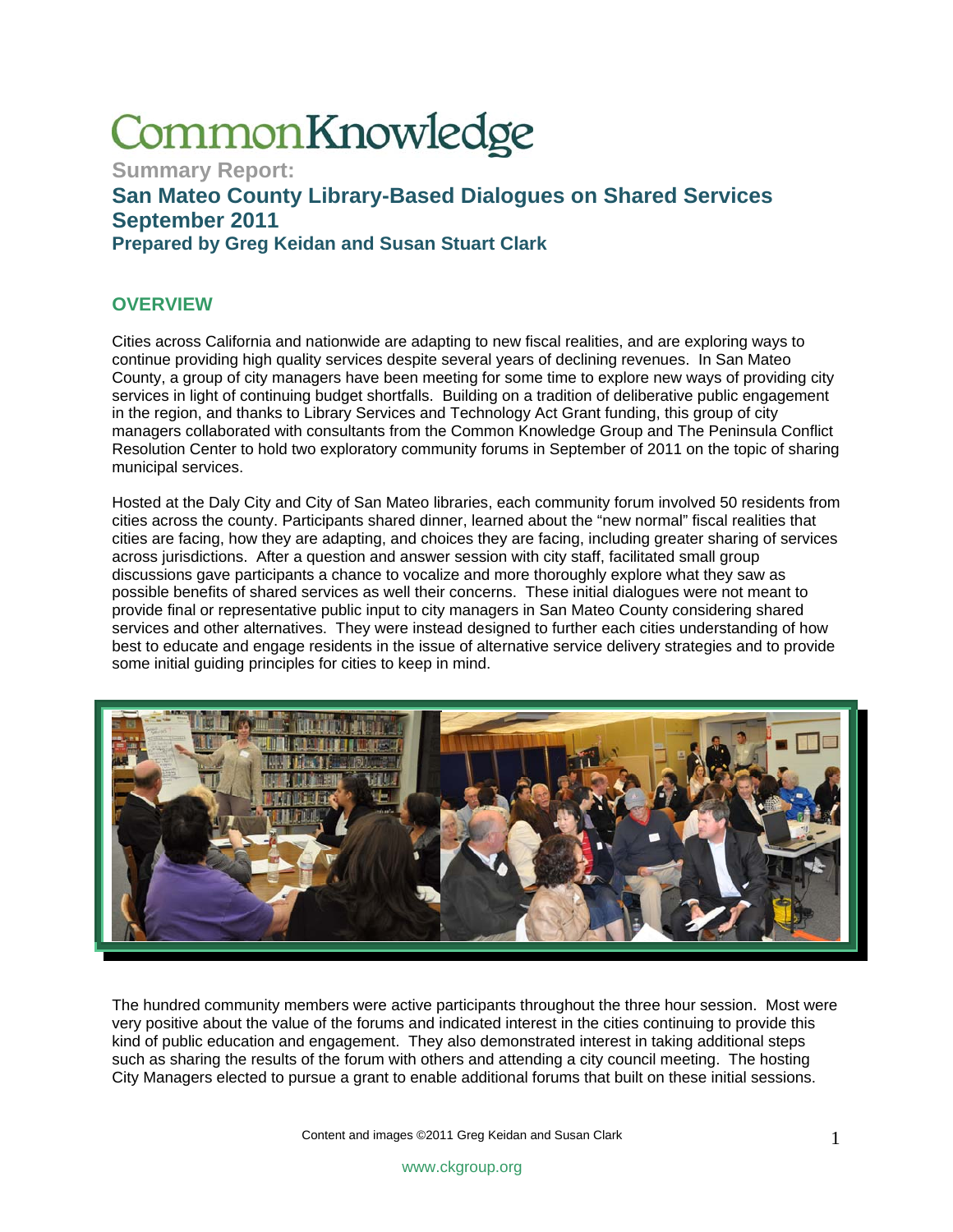# **ATTENDEES**

Participating cities in San Mateo County were asked to invite and confirm a specified number of residents in proportion to their population. Some city managers sent invitation letters to randomly selected voters, while others chose to invite graduates of citizen academies or others who might be interested in participating. While some cities were more successful than others in recruiting participants, this approach was successful in generating a fairly representative mix of north county residents at a meeting in Daly City on September 8<sup>th</sup> and south county residents at a meeting in the City of San Mateo on September 13<sup>th</sup>. Residents from Daly City, Pacifica, South San Francisco, Brisbane, Colma, San Bruno, Millbrae, Hillsborough, Burlingame, Redwood City, Menlo Park, San Carlos, Belmont, and San Mateo participated in the forums. City managers and staff from many of these cities also attended the meetings in order to share information, answer questions, and listen to what people had to say.

# **AGENDA**

At each three hour evening community forum, residents gathered at a library and were provided dinner before they were welcomed by the local city manager and thanked for their participation. Next, they were introduced to some basic ground rules for civil community dialogue, and asked to react to and agree to these ground rules. After a brief opportunity to share their interest in the session and what they valued most about their city with a partner, a city finance director gave a short presentation on city services and revenue sources, alternative ways that cities could provide services in order to maintain service levels with reduced revenues, and an explanation of and several examples of sharing city services already in place in San Mateo County. Participants asked some clarifying questions, and then were randomly assigned to tables of eight, each with a trained neutral facilitator tasked with collecting resident input on the topic of shared services. Most of the meeting time was used for these facilitated small group dialogues. High level city staffers were available to answer questions during these discussions, but they mainly listened to lively discussions among residents. At the end of each forum, a representative from each table shared a few key ideas that had surfaced in their discussion.



#### **RESIDENT INPUT**

At each meeting, participants were asked to share:

- What they saw as benefits of sharing services between cities/ other jurisdictions
- Concerns they had about shared services
- What other information they felt was needed to offer more informed input about shared services in San Mateo County

Content and images ©2011 Greg Keidan and Susan Clark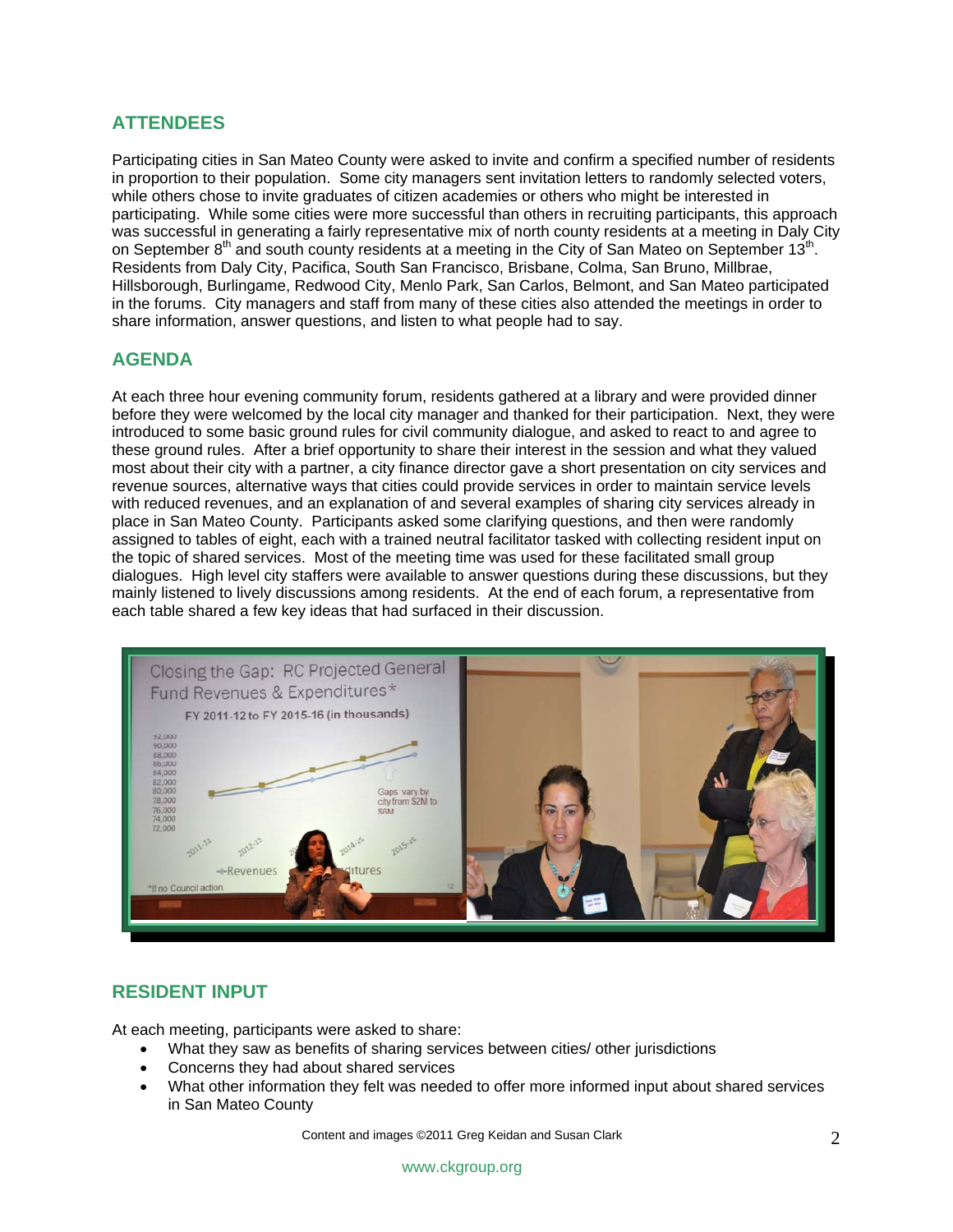- Some guiding principles that they would like their city leaders to consider as they explore sharing services, and
- Other ideas that cities could consider in order to address budget shortfalls

Facilitators captured participant input on flip charts (see appendix B for complete flip chart input from both meetings), and attendees were also asked to share input in writing via individual worksheets. Notably, 99 of 100 total forum participants turned in a worksheet with feedback and an evaluation of their experience.

The following briefly summarizes the input collected in the small group discussions and is provided to show the range of ideas shared as well as the most prevalent. This is not meant to be a definitive synthesis of public perspectives; rather it represents the range of reactions and levels of understanding demonstrated at the two forums.

#### Benefits of Shared Services

- Potential for cost savings, increased efficiency, and maintaining or improving services
- Opportunity for cities to learn from one another and share their particular expertise/equipment
- Enhanced communications and cooperation among cities
- Allowing closest emergency service provider to respond regardless of jurisdiction
- Combining purchasing power for better pricing and access to expensive equipment
- Opportunities for creative approaches and innovative thinking
- Opportunities to think and address issues on a regional scale
- Consistency and continuity of service across region, realization that "we are all interdependent"
- Opportunity to consolidate management and rethink expensive entitlements
- Consolidated departments could provide more advancement opportunities for staff
- Could coordinate recycling efforts across the county
- Smaller cities especially might have access to better services and equipment

#### Concerns about Shared Services

- Will savings pan out, and/or will service levels go down?
- Losing local control and identity
- Fallout from culture clashes
- Losing jobs, good employees with useful skills
- How will combined services represent divergent values/philosophies of cities involved?
- Will it take longer for fire/ police to respond if I have an emergency? Will they know my area?
- What if both cities sharing an emergency service have crises simultaneously?
- "Little fish in bigger pond" phenomenon can de‐motivate staff; lower staff morale
- Could be unfair if one city benefits more than another
- Staff will need to move and have new training, which could be expensive
- Staff could have longer commutes
- Will a service provider from another city care as much; will service become impersonal?
- Some equipment may not be appropriate for other cities
- Could lose institutional knowledge

#### Questions/ Other Information Needed

- Is sharing services different from outsourcing?
- How will we evaluate the effectiveness of sharing services; can we undo if it is not effective?
- Who would be in charge if multiple cities share a service?
- Has a long term cost benefit analysis been conducted? How much will we save?
- Will we end up paying people more for the same service; will salaries increase?
- How will the needs of my city be represented in a consolidated entity?
- How are libraries funded, and how was the Peninsula Library System formed?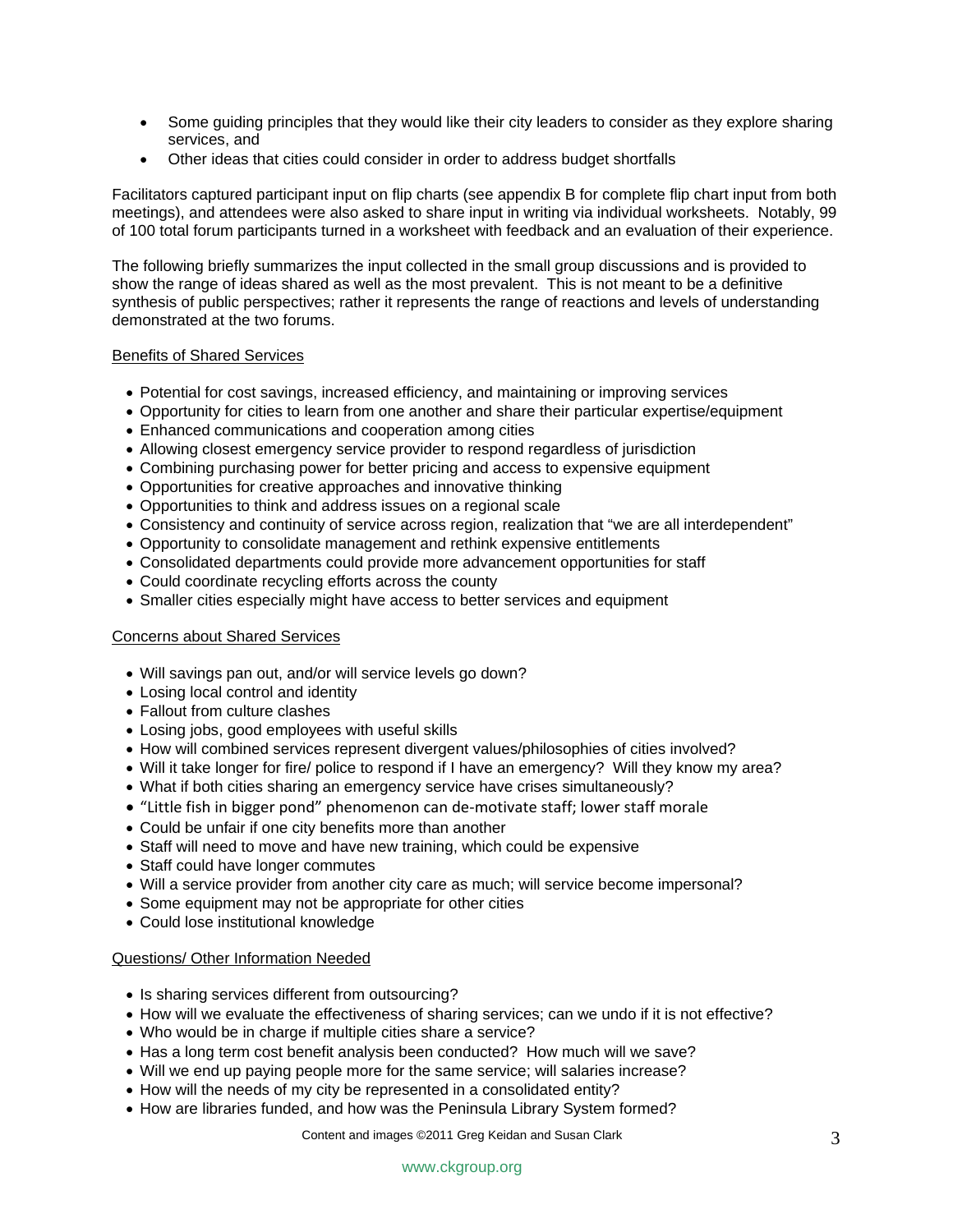- What criteria determine what cities will combine what services?
- If the economy keeps getting worse, what would the next step be?
- Does each city need a city manager?
- Why not explore new revenue sources?
- How will you communicate changes related to sharing services to the public?

#### Guiding Principles to Consider when Exploring a Shared Services Agreement

- Maintain or improve service levels and quality
- Engage residents (ongoing) to inform the process, reduce anxiety, ensure a smooth transition
- Start small, go slowly, make sure it will save money and not have unintended consequences
- Look for successful models/ best practices first, do cost benefit analysis
- Each city sharing services should pay their fair share each year
- Try to minimize negative impacts on local jobs and economy
- Explore and protect core issues/vision/desires for each city involved
- Consider human as well as financial impacts
- Have an exit strategy (analogous to a "pre-nup")
- Develop ways to measure long term sustainability; consider how this will evolve over time
- Maintain/ keep best aspects of local control but reap benefits of a larger system
- Annual reviews of effectiveness, performance and safety of shared services
- Train staff to help them adapt and collaborate successfully and merge organizational cultures
- Put residents first; make sure it's the best way to meet the needs of the community

#### Other Ideas for More Efficient & Effective Service Delivery

- Work to increase resident volunteerism/ use more volunteers and interns
- Collaborate more with nonprofits
- Consider sharing services with the county or on a county level or contracting at that level
- Share equipment among cities or administration, set up joint purchasing agreements
- Identify alternative revenue sources
- Allow residents to donate for a specific service or park maintenance and beautification
- Reduce street sweeping where possible
- Change retirement benefits package system; ask employees to contribute
- Incentivize community service, ask large orgs. to provide matching grants for volunteers

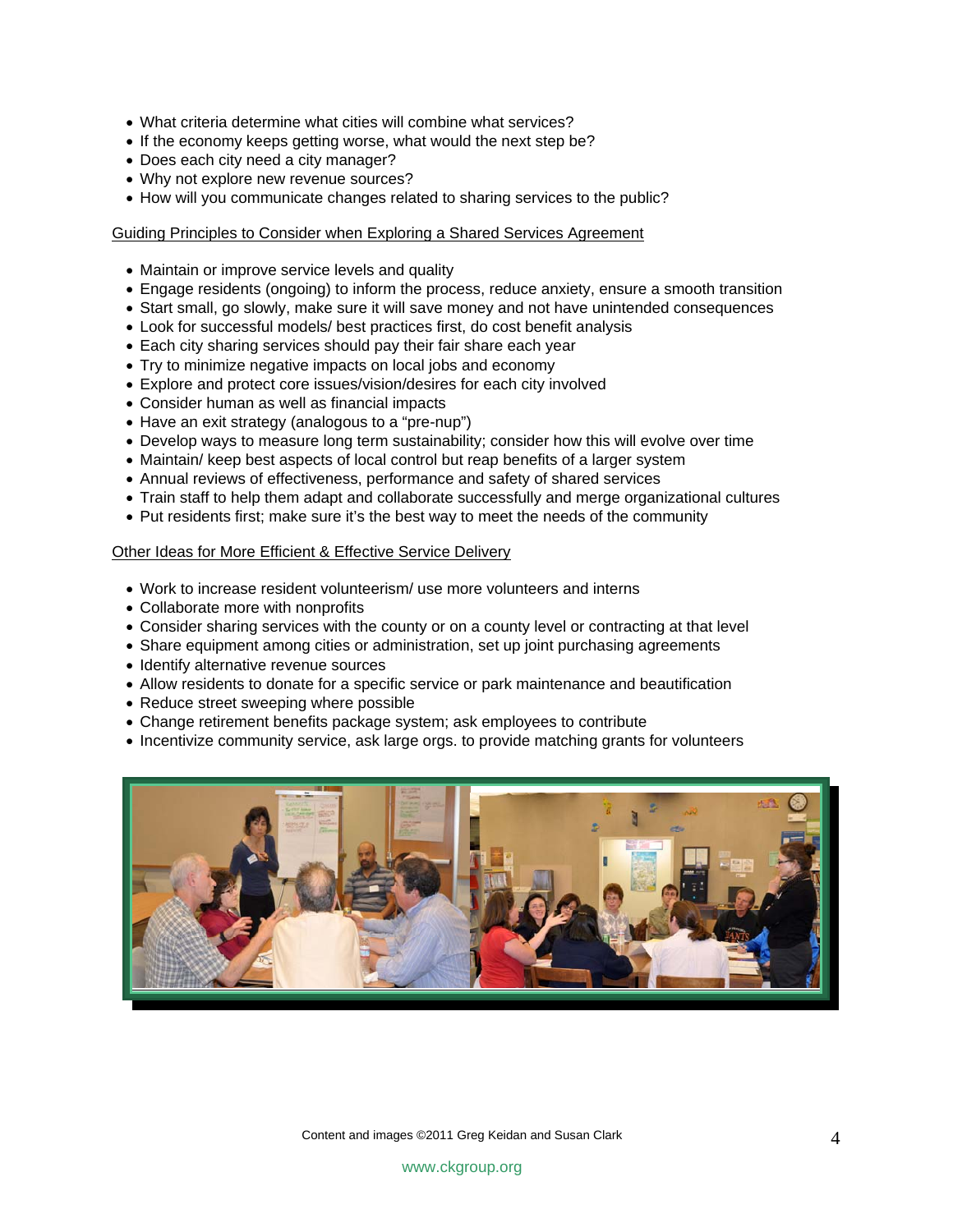#### **PARTICIPANT FEEDBACK**

Overall, participants gave positive feedback on the forums as a valuable way to inform and engage the community in the decisions cities are facing. Many volunteered comments that they appreciated that the community was being included in the planning. Participants demonstrated keen interest in learning more about city finances, especially costs associated with employee benefits and retirement. The fact that sharing services across jurisdictions has been so prevalent was new information for some and most wanted to see more specific information and "case studies." See appendix A for a more detailed report on participant feedback.

#### **NEXT STEPS**

City Manager Pat Martel of Daly City has taken the lead on applying to the Davenport Institute (formerly Common Sense California) for additional funding to support four additional educational community meetings across San Mateo County in order to continue to engage the public as cities consider shared services agreements. The scope and plan for these meetings is to be determined, but there has been some discussion of the meetings being an open invitation, with supplemental recruiting through local organizations to ensure representative participation. The model of breaking bread together and then using a brief educational presentation with more in-depth facilitated small group dialogues in public libraries was successful (almost every participant stayed actively engaged throughout the three hour meetings and 99 of 100 turned in a worksheet/evaluation form), and would be improved up on in subsequent events. Greg Keidan (Keidan Consulting and The Common Knowledge Group) and Shauna Wilson-More (PCRC) have committed to continue collaborating in supporting next steps pending available funding.

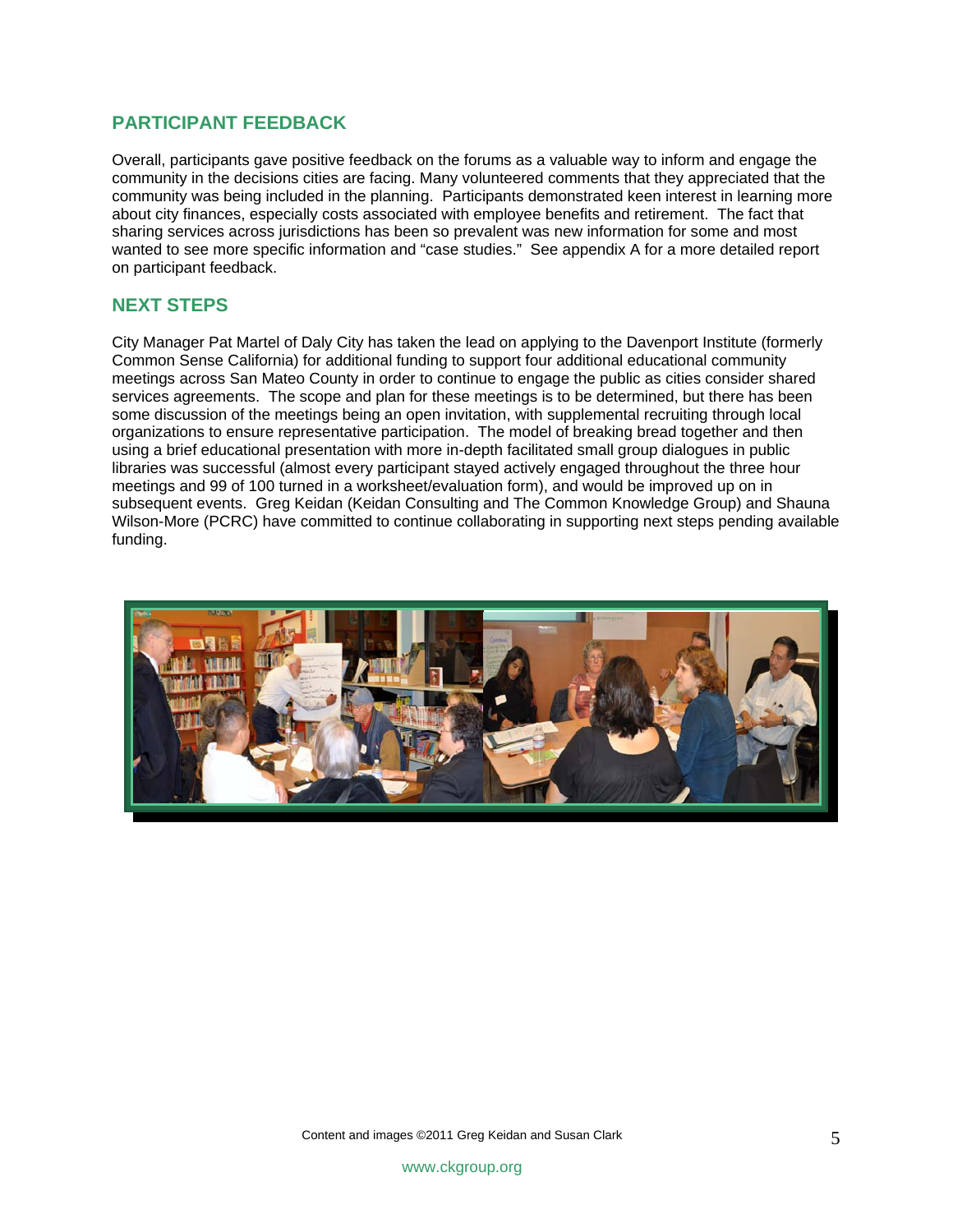# **APPENDIX A: PARTICIPANT FEEDBACK REPORT 9/8/11 Daly City & 9/13/11 San Mateo Exploratory Community Forums on Sharing of Services**

# **Participant feedback about the process and information provided**

*Note: Due to the small sample sizes, quantitative measures must be used with caution.* 

| <b>Overall Participation</b>                                                                                                                                            | 9/8/11<br><b>Daly City</b> | 9/13/11<br><b>San Mateo</b> |  |  |
|-------------------------------------------------------------------------------------------------------------------------------------------------------------------------|----------------------------|-----------------------------|--|--|
| <b>Total attendees</b> (excluding observers/facilitators)                                                                                                               | 50                         | 50                          |  |  |
| <b>Total evaluation forms turned in</b>                                                                                                                                 | 50                         | 49                          |  |  |
|                                                                                                                                                                         |                            |                             |  |  |
| <b>Prior Participant Knowledge (self-assessed)</b>                                                                                                                      | 9/8/11                     | 9/13/11                     |  |  |
|                                                                                                                                                                         | <b>Daly City</b>           | <b>San Mateo</b>            |  |  |
| How familiar you are with the following topics (5= very familiar, $4 =$ somewhat familiar; $3 =$ in the<br>middle; $2 = not$ very familiar; $1 = not$ at all familiar): |                            |                             |  |  |
| • the condition of city finances in San Mateo County                                                                                                                    | Most $3's$                 | $2's$ , $3's$ and           |  |  |
|                                                                                                                                                                         | or $4's$                   | 4's                         |  |  |
| • the concept of "sharing services" between cities                                                                                                                      | Most $3's$                 | Most were                   |  |  |
|                                                                                                                                                                         | or $4's$                   | 4's, then                   |  |  |
|                                                                                                                                                                         |                            | 3's                         |  |  |

Based on the quality of the conversations, it appeared that the many of the participants in the 9/8 Daly City forum had slightly less exposure to the topic than those in the 9/13 session. They were somewhat more likely to say the presentations increased their understanding of the issues. In the 9/13 session, participants were slightly more likely to rate the dialogue as helpful.

| <b>Post-Forum Evaluation</b><br>How helpful was tonight's meeting in helping you understand the<br>following: (5= very helpful, 4 = somewhat helpful; $3$ = in the middle; $2$ = not very<br>helpful; $1 = not$ at all helpful) | 9/8/11<br>Daly City | 9/13/11<br>San Mateo |
|---------------------------------------------------------------------------------------------------------------------------------------------------------------------------------------------------------------------------------|---------------------|----------------------|
| • the condition of city finances in San Mateo County                                                                                                                                                                            | 4.1                 | 3.7                  |
| • ways that cities in my area are addressing budget shortfalls                                                                                                                                                                  | 3.5                 | 3.3                  |
| • what "shared services" is and how it works                                                                                                                                                                                    | 4.3                 | 3.8                  |
| How helpful were the following portions of this evening's forum:                                                                                                                                                                |                     |                      |
| • the presentation about city finances in San Mateo County                                                                                                                                                                      | 4.2                 | 4.0                  |
| • the presentation about shared services                                                                                                                                                                                        | 4.2                 | 3.8                  |
| • table discussion #1 about your reactions to shared services                                                                                                                                                                   | 4.0                 | 4.1                  |
| • table discussion #2 about guidelines and other suggestions                                                                                                                                                                    | 3.7                 | 3.9                  |
| • large group closing discussion                                                                                                                                                                                                | 3.7                 | 4.0                  |

Content and images ©2011 Greg Keidan and Susan Clark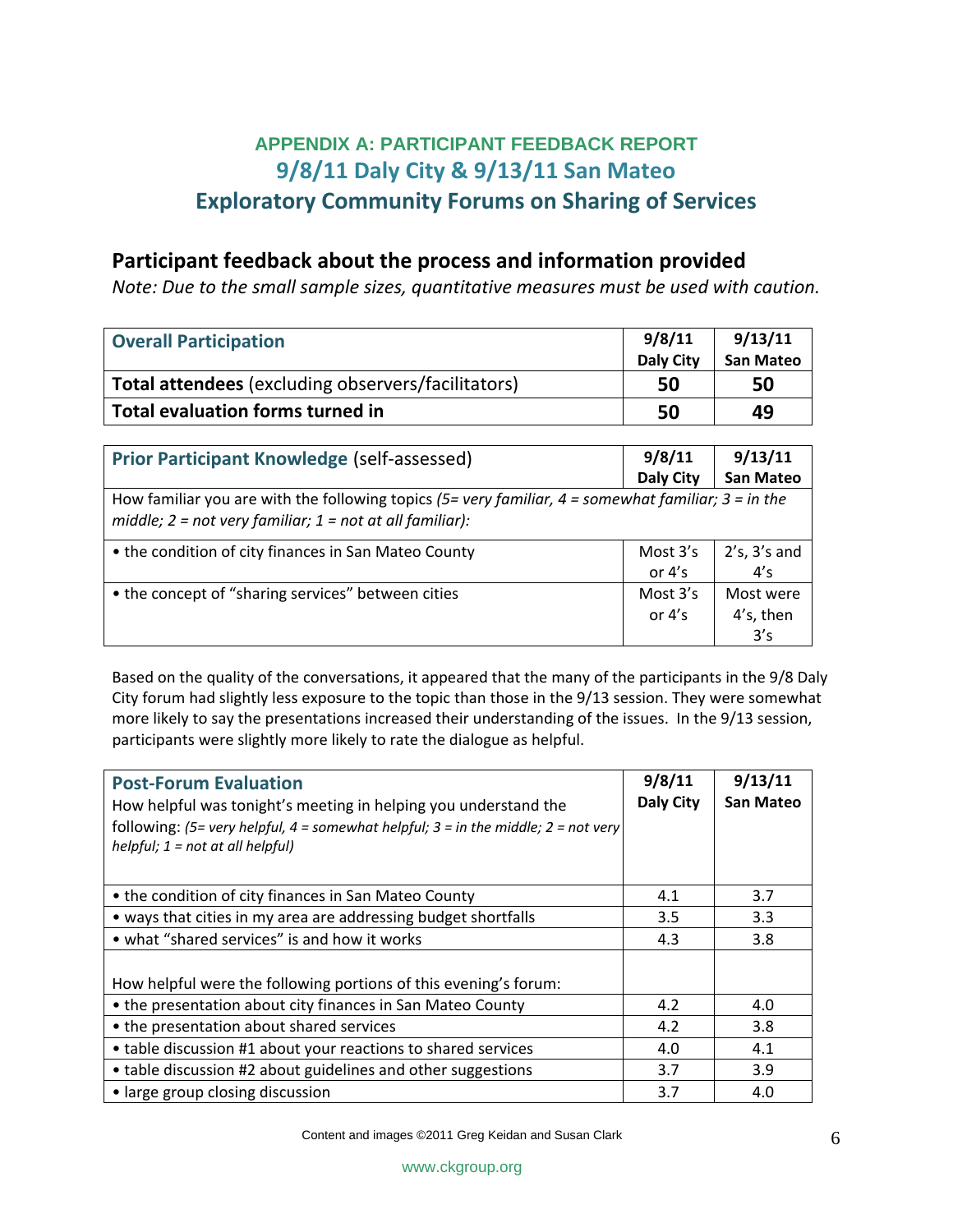| <b>Other Feedback</b>                                                        | 9/8/11<br>Daly City | 9/13/11<br><b>San Mateo</b> |
|------------------------------------------------------------------------------|---------------------|-----------------------------|
| <b>Total Responses</b>                                                       | 50                  | 49                          |
| How did you feel about the information that was presented tonight?           |                     |                             |
| • The information was too complicated.                                       | $\Omega$            | 0                           |
| • The information was somewhat complicated.                                  | 5                   | 5                           |
| • The information was just about right.                                      | 27                  | 28                          |
| . The information was somewhat oversimplified.                               | 9                   | 14                          |
| • The information was very oversimplified.                                   | 1                   | 2                           |
| Which of these next steps are you likely to take? (multiple answers invited) |                     |                             |
| • Look up my city's budget online                                            | 16                  | 15                          |
| • Share the discussion with family and friends                               | 24                  | 33                          |
| • Attend another forum about this issue in a few months                      | 19                  | 25                          |
| • Attend a city council meeting                                              | 20                  | 20                          |
| • Other                                                                      | 3                   |                             |

### **Open Ended Questions**

#### **Q. What was the most important thing you learned this evening?**

#### **REPRESENTATIVE COMMENTS from 9‐8 Daly City**

- **That City Managers are meeting/working together and involving citizens**
- The public has a role
- **•** Others share my views
- **That cities are in crisis**
- How little money comes in from sales tax
- That it's possible to serve residents' needs at less cost
- The concept of shared services
- **We need to join together to save money and services**
- **I** I met Peninsula neighbors
- It was an honor to be included

#### **REPRESENTATIVE COMMENTS from 9‐13 San Mateo**

- **Regional planning is better than insular planning**
- **That cities are facing a financial crunch.**
- That shared services is not as bad as it seems.
- **Shared services are very much needed.**
- **Who is already sharing services.**
- **•** Other citizens' concerns were excellent and really made me think.
- **Hearing issues about other cities.**
- **That we residents are all worried about the same thing**
- Considerations of local cultures/identities
- **The county has thoughtful intelligent citizens.**
- The issues are complex but there are many good ideas for dealing with them.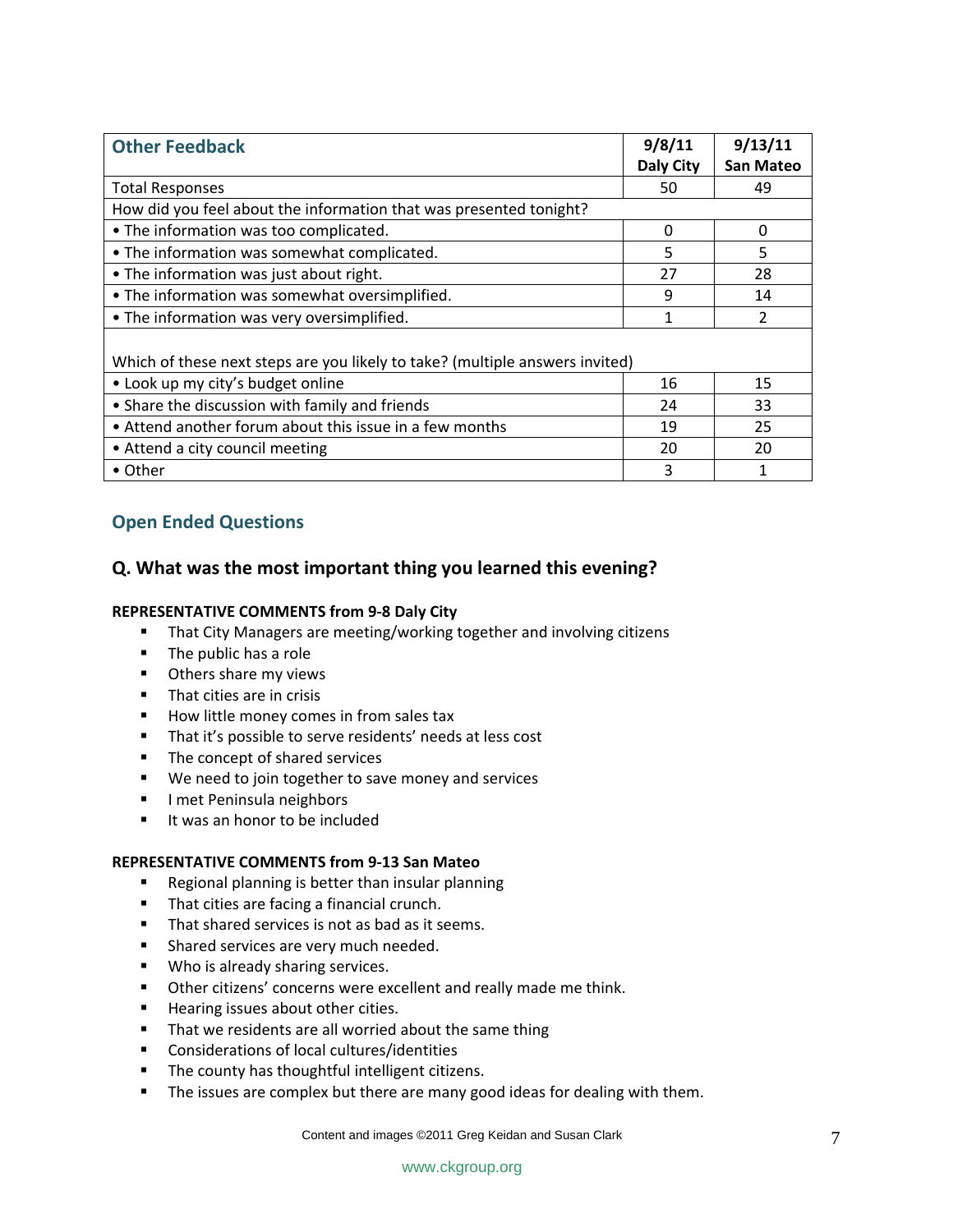■ The need to distinguish between outsourcing and shared services.

#### **Q. What do other people in your community need to know about this issue?**

#### **REPRESENTATIVE COMMENTS from 9‐8 Daly City**

- **More specific success stories about what was gained from shared services.**
- It's better to share than lose.
- Not to be scared.
- **How involvement will help them.**
- **They need to know the numbers we are dealing with. Many think cities are hiding money. Not** true.

#### **REPRESENTATIVE COMMENTS from 9‐13 San Mateo**

- **How city government works.**
- **EXEC** Case studies of shared services over the long term.
- **Basic government overview as well as finance overview and how Prop 13 fits in.**
- More about city versus county services and incorporated versus unincorporated
- **Structural problems in city budgets.**
- **IMPACT OF CHANGES.**
- **How this is going to affect their community.**
- **Where we are in the process.**
- There is a lot of fear and most if it stems from lack of knowledge of how already existing merged services have played out. My group has about 20 concerns, none of which have transpired in realty in any of the local already executed service mergers.

#### **Q. Do you have any other suggestions?**

#### **REPRESENTATIVE COMMENTS from 9‐8 Daly City**

- **More information on salaries and benefits**
- **Use volunteers**
- **Need public education on this topic**
- **More groups like this**
- Have smaller groups for the discussion
- **Thank you for engaging the community in this process and enabling us to be better informed** and better citizens. EVERY community should do this.

#### **REPRESENTATIVE COMMENTS from 9‐13 San Mateo**

- **Shared services for green policy.**
- Great meeting!
- Find other forums like this for people to get together for benefit of county.
- **Provide more information about funding for pensions and health benefits.**
- **The format of this discussion was very effective.**
- Put results in the local newspaper so all residents know what is being looked at.
- Find some way to get larger numbers of residents involved in the process.
- **-** Outreach!!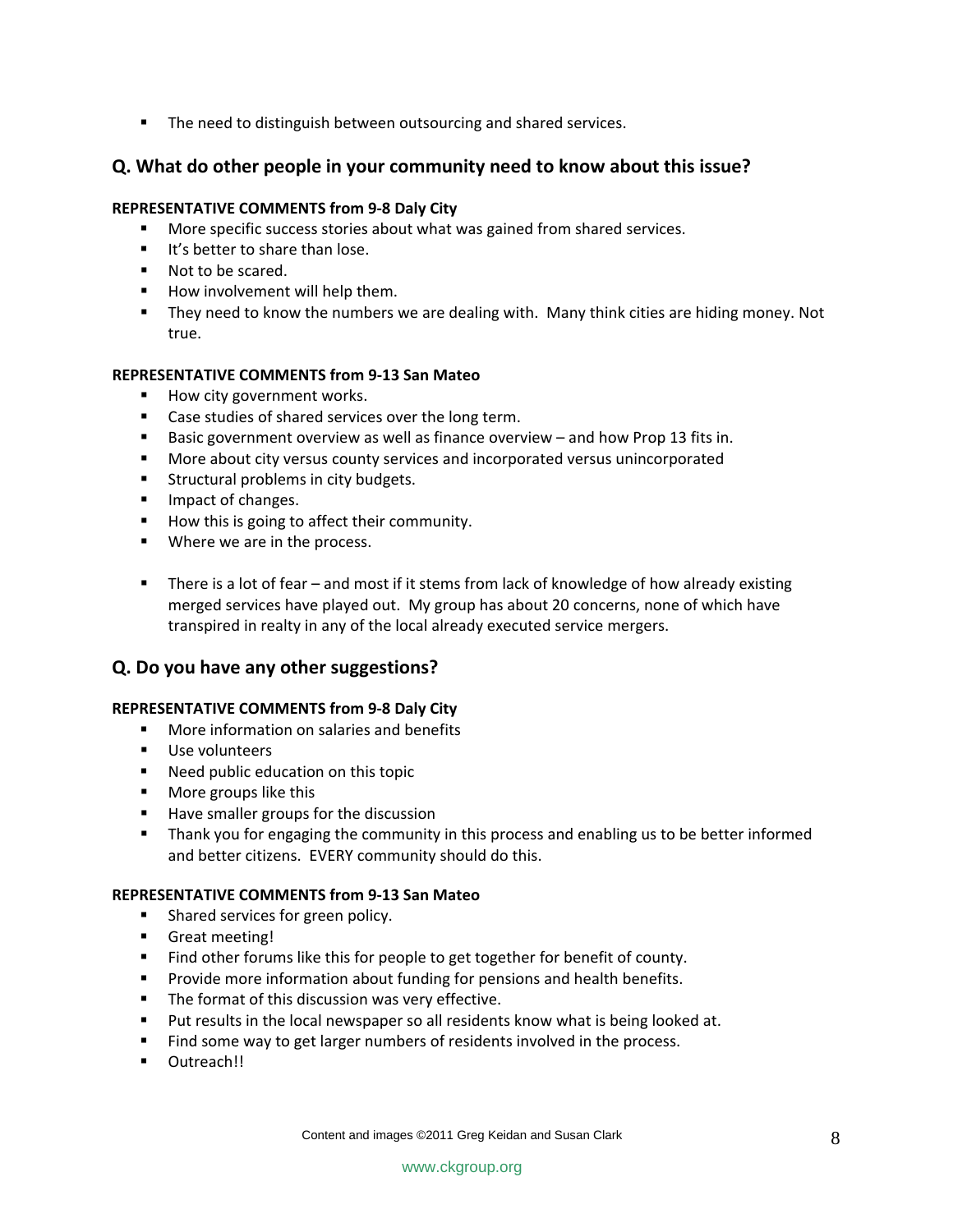# **APPENDIX B: FLIP CHART/ EASEL NOTES (COMPLETE)**

Note: The following is a complete transcription of all notes taken by facilitators or volunteer scribes on the large flip charts/ easels at the 9/8/11 and 9/13/11 library dialogues. Items in () were added by the editor in an attempt to clarify intended statements, and items where the meaning was unclear to the editors were marked with an asterisk (\*).

Additional individual input was collected in the form of worksheets that 99 of 100 participants handed in at the end of the meetings. Some of this input has been summarized in Appendix A. Complete copies of the 99 worksheets (and originals) are available to the city managers who collaborated in this public engagement effort by request.

# **Shared Services Community Forum #1, Daly City Library, 9/8/11**

# **Table 1**

#### **Benefits**

- Save \$
- Reduce overhead and admin costs and redundancy
- Greater opportunities for employee career path and more varied work
- More employee experience
- Better communication between cities; increase experience
- More job opportunities
- Could lead to increased service levels
- More cost effective and efficient
- Can allow closest service provider to respond regardless of jurisdiction
- Can share resources
- Keeping service public may increase accountability but may increase costs

#### **Concerns**

- Loss of control
- Don't know until you try it if it's more efficient
- Could lead to job losses in community
- May cause longer commutes
- Can service be as responsive if combined?
- Will we be paying people more for same service?
- May not realize savings if salaries go up
- May make communication more difficult
- Need time consuming and costly infrastructure to manage larger infrastructure
- Fear that critical services might not still be delivered smoothly

#### **Questions**

- How was Peninsula Library System formed?
- Could cities share landscaping services? (Can we model other shared services on this?)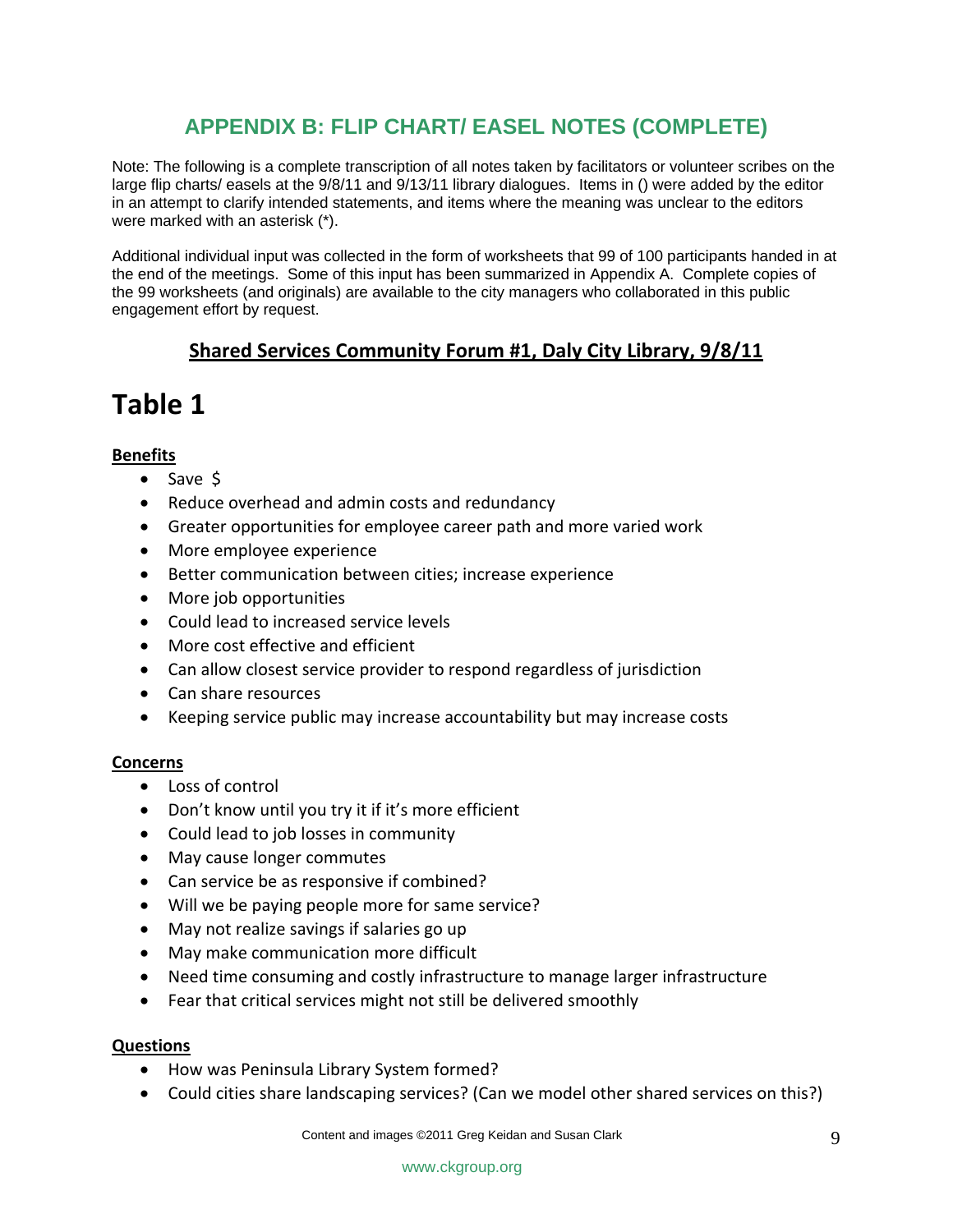- How are libraries funded?
- Can we test this with recreation, less essential services?

### **Considerations/Guidelines**

- How can we find a balance to find the best in local control and also reap benefits of a larger system?
- Don't raise salaries and negate savings of consolidation
- Each city involved should pay fair share; keep checking this each year to keep fair
- Try to minimize negative impact on local jobs and economy
- Use some savings to create more local jobs
- Use savings to improve infrastructure or improve education

# **Table 2**

#### **Benefits**

- Cost savings
- Get rid of redundancies
- Efficiencies
- Better, expanded, more responsive services
- Promotional opportunities

### **Concerns**

- Some services (pool classes) may be impacted
- Easier to combine some than others
- Less responsive
- Loss of jobs
- Financial control/complications
- Does amount paid justify the benefit?
- Resistance to change
- Lack of credibility
- Would my city get its fair share?
- Less personal‐ more bureaucratic

#### **Questions**

- How do cities determine which cities to team with? ‐what criteria to use?
- If economies continue to decline-what's the step beyond sharing services (merge?)

### **Considerations/Guidelines**

- Is it geographically feasible?
- All savings there?
- Are savings equally shared?
- Is technology compatible? (computer, radio)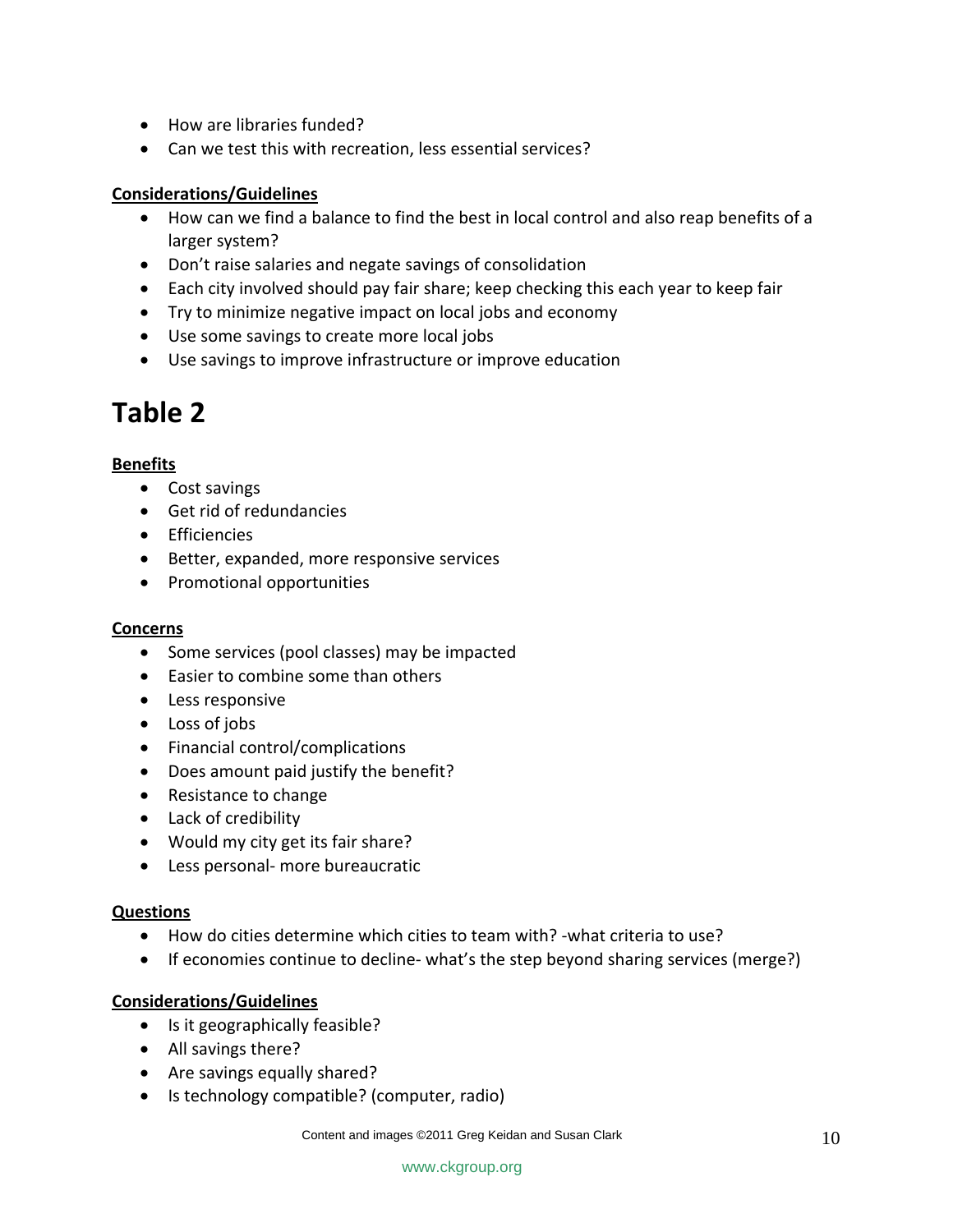- Determining cost distribution
- Administration

#### **Other Ideas**

- Consider how cities can control recycle‐theft i.e. bottles/cans stolen out of trash
- Consolidating garbage services
- Where possible reduce street sweeping
- Identify alternative revenue sources
- More volunteers

# **Table 3**

#### **Benefits**

- Best of each city; learning and sharing others needs
- Community grows
- Awareness of hardships
- Learning to share
- Saving money
- More efficiency
- Employees/benefits
- Equipment
- Group purchasing power
- Tech expertise
- More best practices/standard costs?

#### **Concerns**

- Will sharing services result each city involved bringing their best assets to bear?
- House numbers
- Idiosyncrasies; learning curve
- Confusion of services
- Losing services or promptness of delivery of services
- Loss of trust/caring
- Spreading resources too thin
- Could lose employees and benefits
- Fear of change
- Instead of improvement, might be deterioration
- Dispatchers confused (relates to house numbers comment above?)

#### **Questions**

- **What savings will be realized with shared services**
- **Pensions/retirement funds of city workers**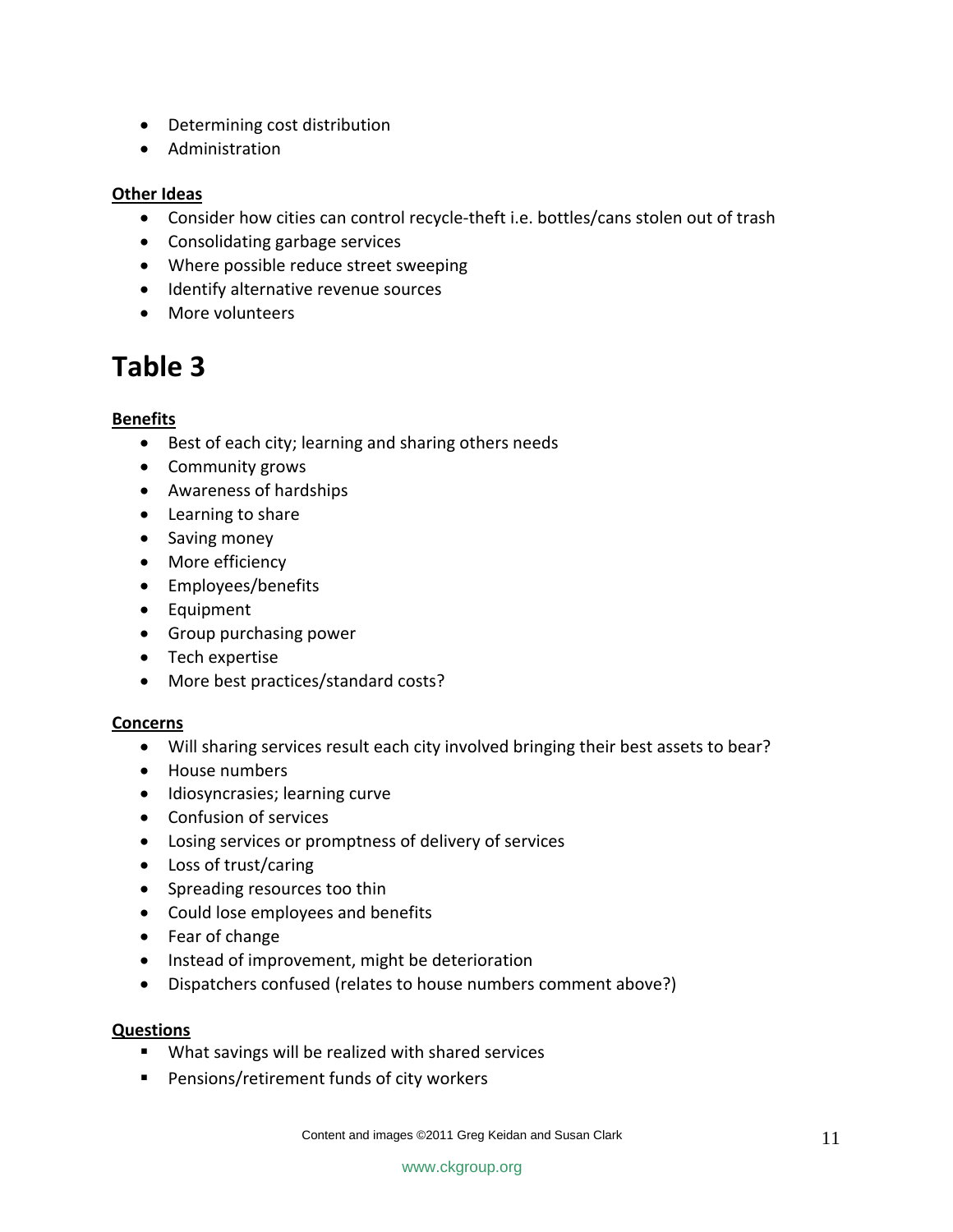#### **Considerations/Guidelines**

- Use Best Practices as benchmark **(consolidation fits?)\***
- **Improvement, not deterioration**
- **Strive to maintain best service level**
- **Evaluate cost and benefits of services**
- Use historical trends of city support costs versus services
- Demographics elders services versus child services

#### **Other Ideas**

- **Insurance savings by joint purchase** 
	- o Property, etc.
	- o Liability
- **Lower fees for investment**

# **Table 4**

#### **Benefits**

- NCFA has turned out to be "good" \*(**what is NCFA?)**
- NCFA savings in cost
- Efficiencies=consistency of combining functions
- Fire & police, especially whoever is near
- Access equipment & tech that would otherwise be too expensive
- Do with planning, etc. (other groups as % of budgets increase, may get more power, although these may be outsourced now) \*?
- Streamline permits & enhance responsibility

#### **Concerns**

- Will subgroups get lost?
- Benefits must be explained, otherwise may not be accepted
- Some equipment may not fit (e.g.: Daly City fire trucks too big for Brisbane)
- Will we (as the minority stakeholder) get the same access to services?
- Staffing concerns: which persons hours are we eliminating?

#### **Question:**

• Are the services to be combined the same across cities?

#### **Considerations/Guidelines**

- Is each side financially solvent?
- Education to/with the public, to prevent bias.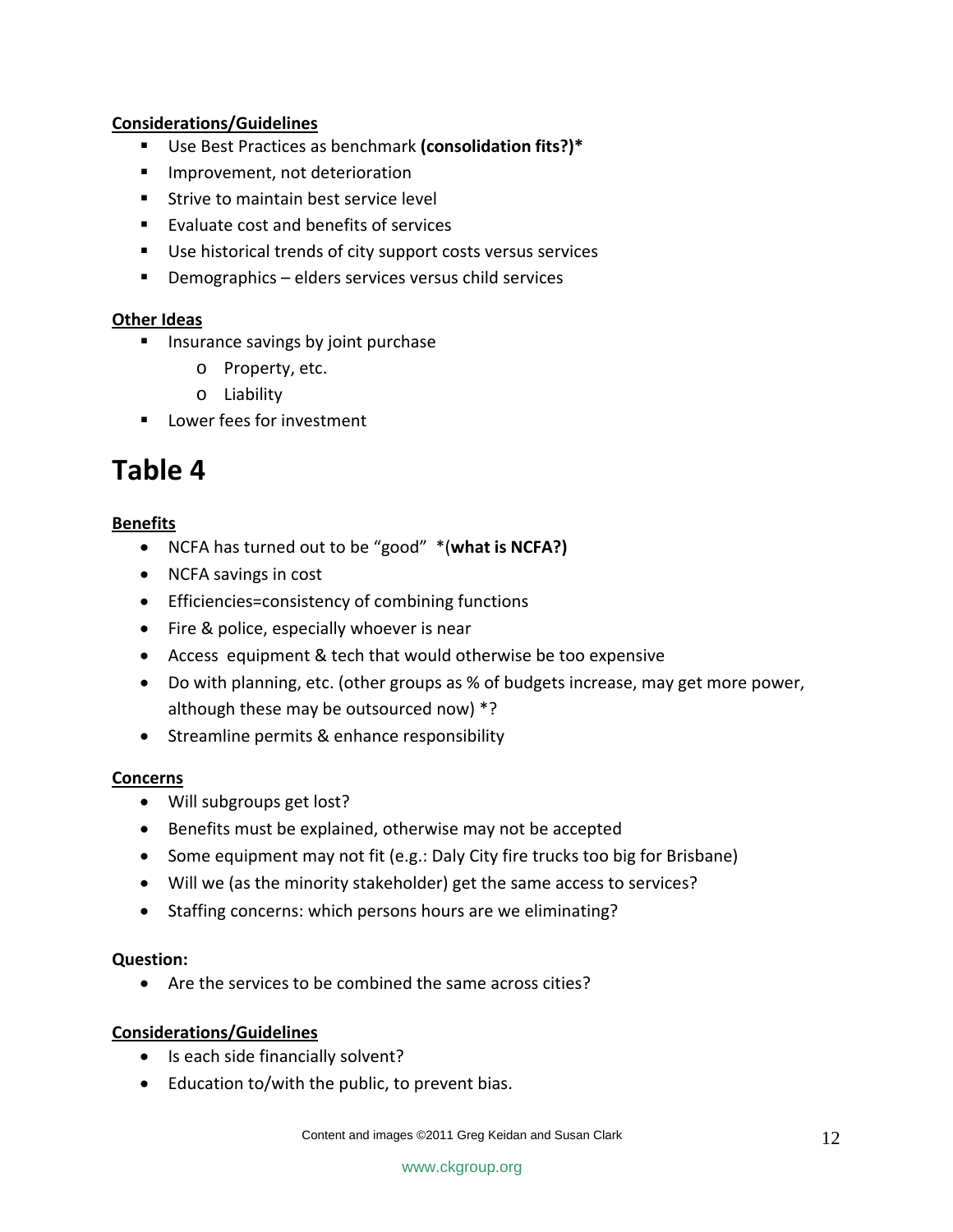- Provision for supervising contractor
- Comparing costs between shared services vs. other options
- There should be some commonality between cities sharing services, like scale and philosophy
- How to share costs (could base on employee numbers, level of service required, etc.)
- Maintaining core values
- Be careful of outsourcing: cost and oversight

### **Other Ideas**

- Insourcing
- Combine street sweeping

*(Table 5 was merged into other tables)*

# **Table 6**

### **Benefits**

- (ability to provide) what everyone needs
- Saves money
- Eliminates deficits
- Services don't have to be cut
- Broader range of and access to services
- Improve services
- Cuts waste

### **Concerns**

- Harder to access services?
- Loss of jobs, (department) closures
- Will we lose any safety services?
- Lose local identity
- Service becomes impersonal
- Lack of understanding about community being served (cultural and ethnic)
- More bureaucratic

#### **Questions**

- Define "shared" upper management? Buildings? Will shared departments have same job rules?
- Double dipping? Would it be prevented?
- Who is accountable for the quality of management?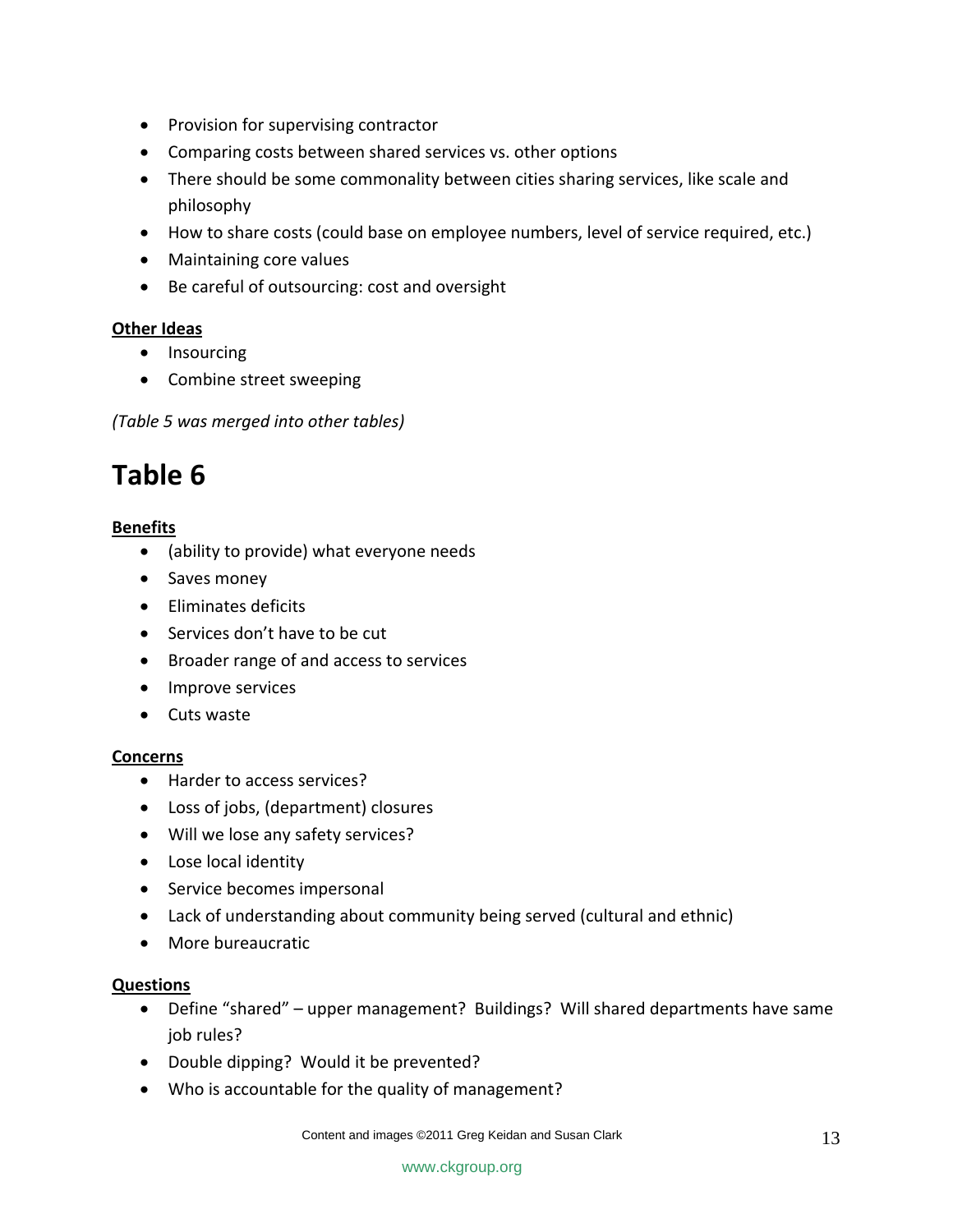• What are the retirement benefits for city employees? What happens to them?

### **Consideration/Guidelines**

- How would you determine how much money each city contributes? Could have negotiations, be based on population, how many jobs are being saved, how much \$ is saved by each city
- What are the core issues for each city? Will they be protected?

# **Table 7**

#### **Benefits**

- Cost savings
- Efficient
- Employee retention
- Less management
- Better training
- Equity better spread across cities services

#### **Concerns**

- Loss of identity
- Representation of individual cities in consolidated entity
- Loss of knowledge at local level, mix ups.

#### **Considerations/Guidelines**

- Demonstrate savings
- Look to other cities with successful models.
- Level of service needs to be maintained
- Look to community to inform the process and ensure a smooth transition

#### **Ideas**

- Use of internships across cities
- Larger scale consolidation
- Merge administration

# **Table 8**

#### **Benefits**

- Better than losing services
- Saves \$ in challenging times Peninsula library system is a good example

Content and images ©2011 Greg Keidan and Susan Clark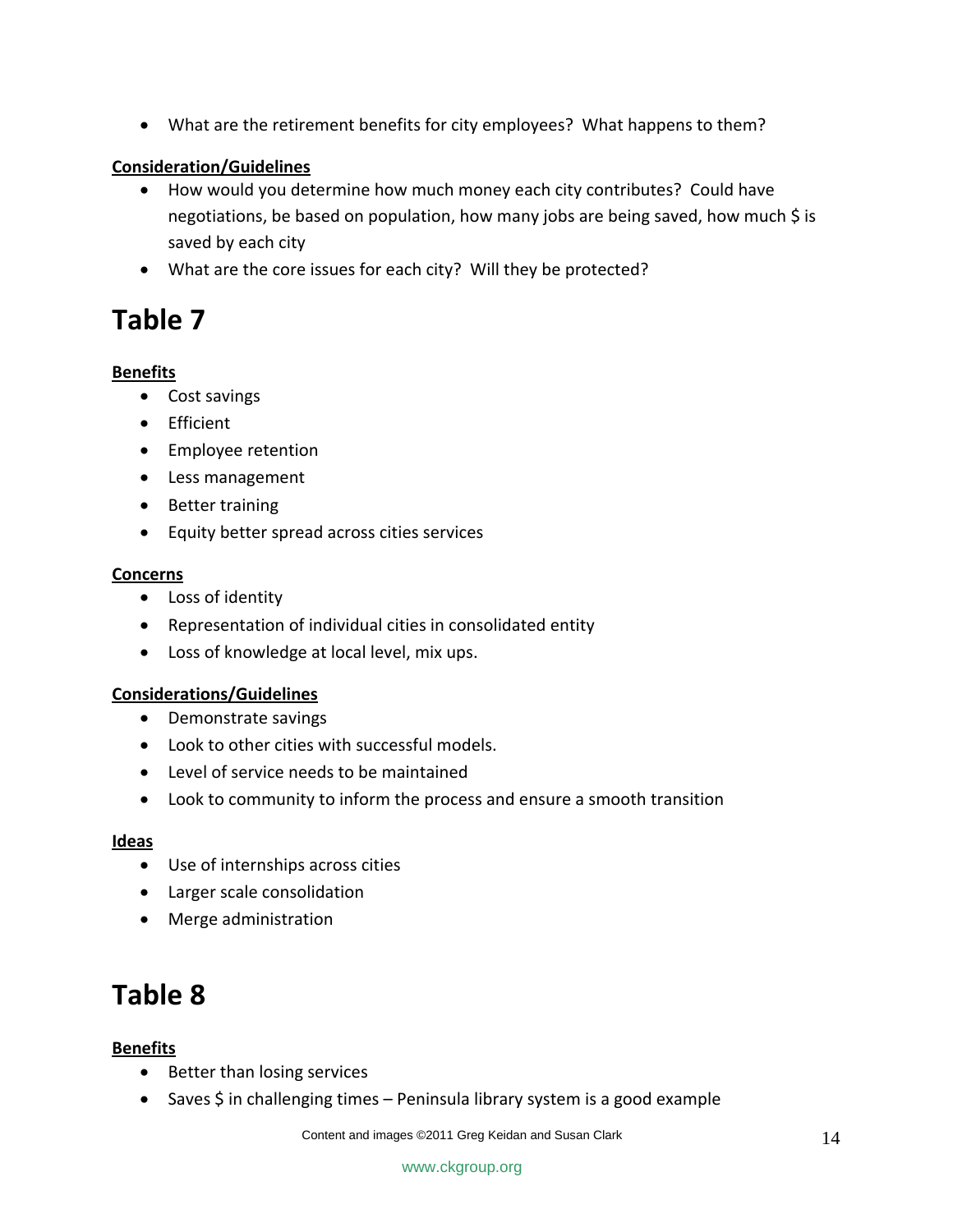- Better services
- Increased service
- Cross pollination
- Can bring new approaches –creative thinking
- Cooperation could generate better service possibilities
- Valuable to have community input up front/ appreciate opportunity to give feedback

#### **Concerns**

- Institutional knowledge could be lost
- Too much focus on profit and loss bottom line rather than best practices
- Things could fall through the cracks poorly defined responsibilities
- Job loss people impacted
- How to balance delivery of services
- Balance of equitability, will one town have more expenses without as much benefit?
- Each city has it's own priorities
- Maintaining personal identity
- Losing a personal touch knowing who you are talking with
- Service providers may not be as familiar with our town/community

#### **Consideration/Guidelines**

- Size of shared services: start small city to city/ not entire county
- Maintain within sound financial benefit
- Go slowly, no broad strokes‐ e.g. Brisbane fire fighters join North County, incorporate current employees into shared services
- Customize changes to fit each city
- Keep people involved & invested‐ ask the community for input
- Keep being mindful of customer service
- Anything we could share should be considered for sharing
- Obligation for each city to fund core services/assessments
- Insurance on your community
- Could be voted on
- Encourage citizen responsibility and obligation for funding services

#### **Other Ideas**

- Adopt a park model for services (beautification)
- Emphasize volunteerism
- Credits for community service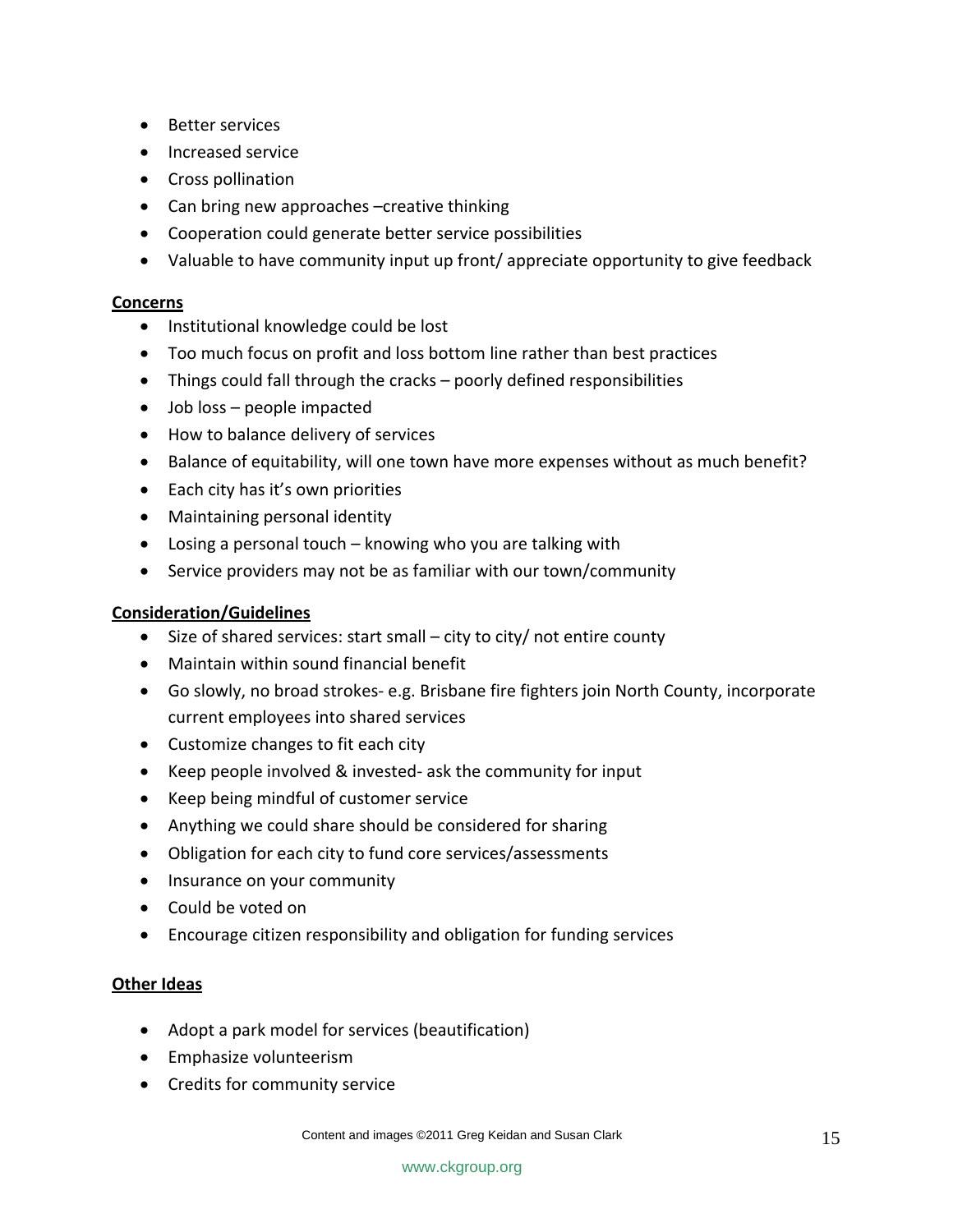- Big institutions (could provide?) matching grants for community service credits
- Option to permit people to fund specific beautifications or areas or services donating to specifics rather than general fund

# **End of Session Group Report Out**

### **Benefits**

- Saving money!
- Cost savings
- Public libraries/ No county fire as examples
- Efficiency
- Consistency
- Makes sense
- Better standards
- Efficiencies created thru sharing of services

### **Concerns**

- Loss of control
- Subgroups lost? What happens to small communities? And community feel?
- Loss of jobs
- How much money are we actually saving?
- Will services be as effective? Able to access? Think about cultural issues?
- Loss of identity. Loss of local knowledge. Loss of institutional knowledge.
- Better to combine than lose altogether

### **Guidelines/Considerations**

- Look at models of shared services
- Find balance between local control
- Equity across cities
- Services will improve, not deteriorate
- Evaluate costs and benefits
- Capital investment joint with other cities
- Look for commonalities in sharing of services
- Broader services? Access to those services?
- Cultural/ethnic considerations
- Maintain personal touch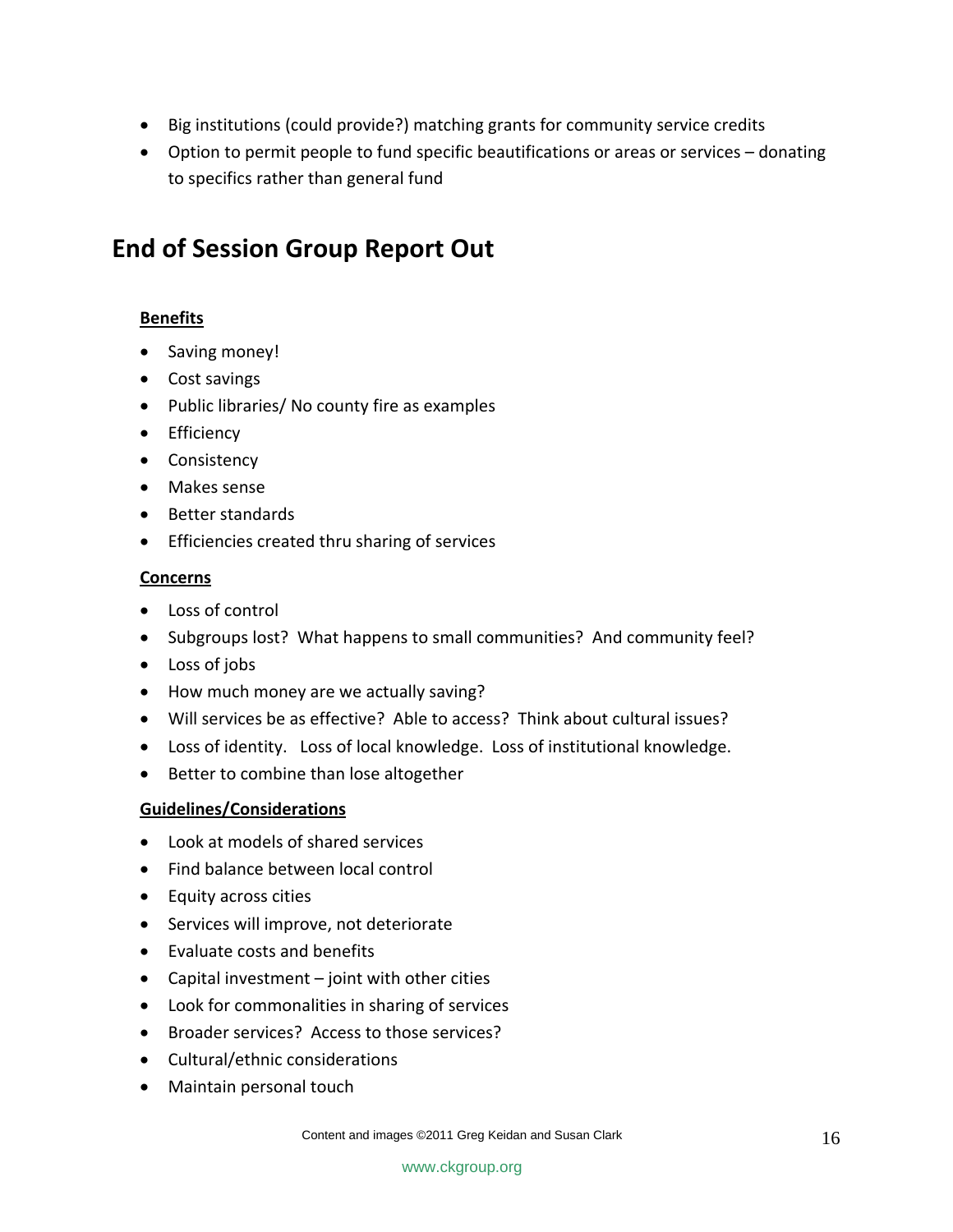- Compatible equipment
- Oversight of contracts with outside vendors
- Allocation of assessments particular to a community Keep in mind
- Refer to examples of shared service models (and note that San Mateo County is actually a national leader in this work)

#### **Ideas**

- Are there things (street sweeping) we can reduce?
- City employee contribution to retirements

# **Shared Services Community Forum #2, San Mateo Library, 9/13/11**

# **Table 1**

### **Benefits**

- Maintaining service levels
- Cost mitigation
- Regional vision better than insular planning
- Consider what's best for region
- Better meet citizen's needs
- Span of control management consolidate positions
- Reliability, predictability of service throughout region McDonald's hamburger is defined – known quantity
- Level of service can go up (San Mateo/ FC fire)
- Consistency with one standard
- Economies of scale
- Regional planning

#### **Concerns**

- Losing City identification
- Risk of failure
- Impact on other services (eg Recology if goes on strike)
- Domino effect on other (unshared) services
- Will savings pan out?
- Accountability? Effective?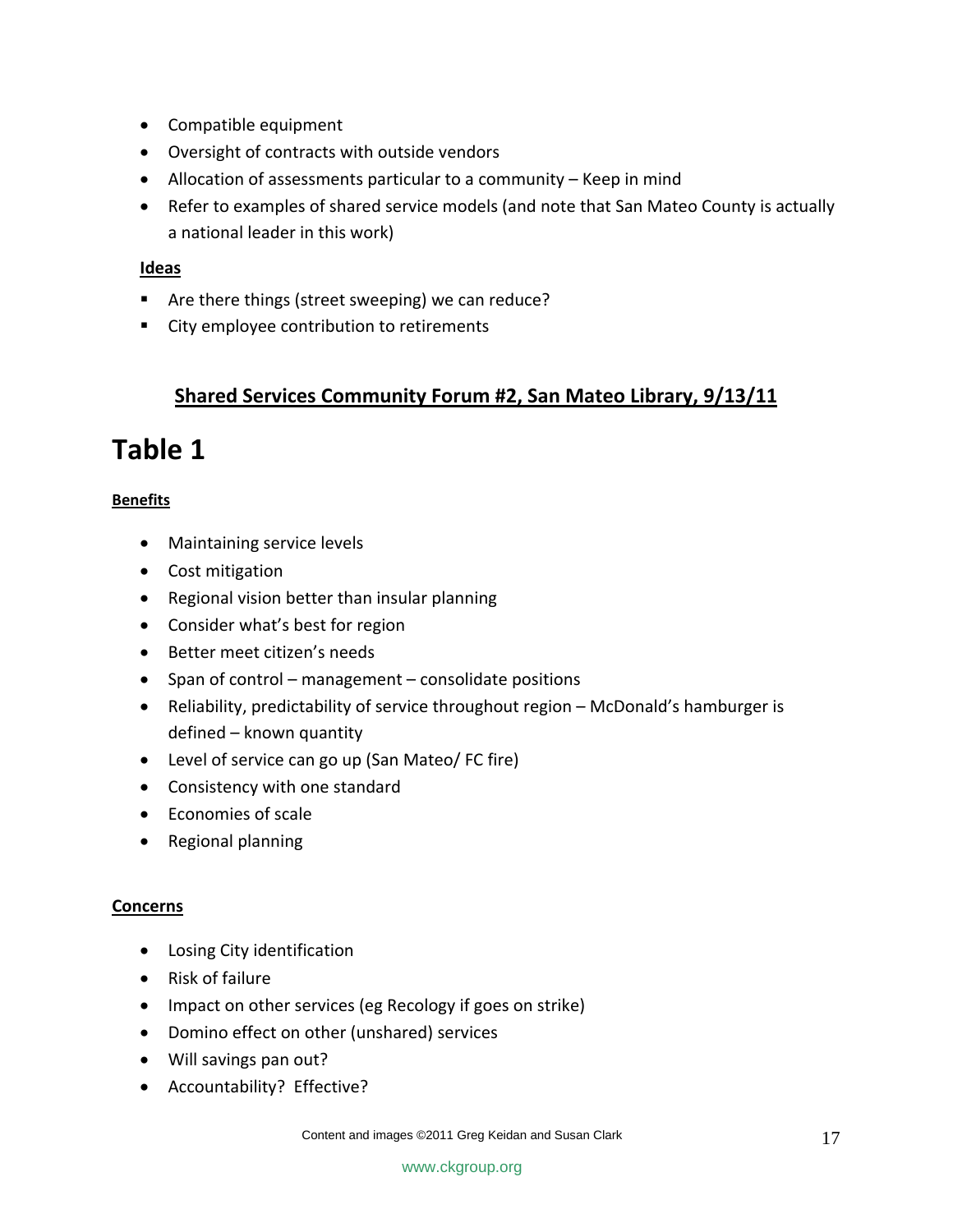- Poor service delivery
- How to collectively determine essential services? How define? What qualifies?
- Will level go up or down? Will level meet expectations?
- Level of service can go down?
- How do shared services adjust to changes in a city's social/demographics needs change
- Are we talking shared services or outsourcing? Outsourced employees not as well cared for
- Growth strategies are different from one city to another, micro‐regions

#### **Questions**

- Does every city need a city manager?
- Does one size fit all?
- When do shared services make sense? Must everything be a shared service?

#### **Considerations/Guidelines**

- Define which service(s) should be shared
- Develop SLAs \*(note: WHAT IS AN SLA?)
- Make sure it's cost effective saves money
- Have a back out plan (with arbitration process)
- Ongoing annual review of the shared service to make sure it's delivering
- One city with special services can earn revenue by providing to other cities would encourage cities to develop expertise
- What studies have been done by consultants? What are best practices?

### **Other Ideas**

- Possibilities of self-funding, e.g.: health care insurance, (Stanford University is doing), car insurance, etc.
- Red street lighting

# **Table 2**

### **Benefits**

- More efficiencies
- Cost savings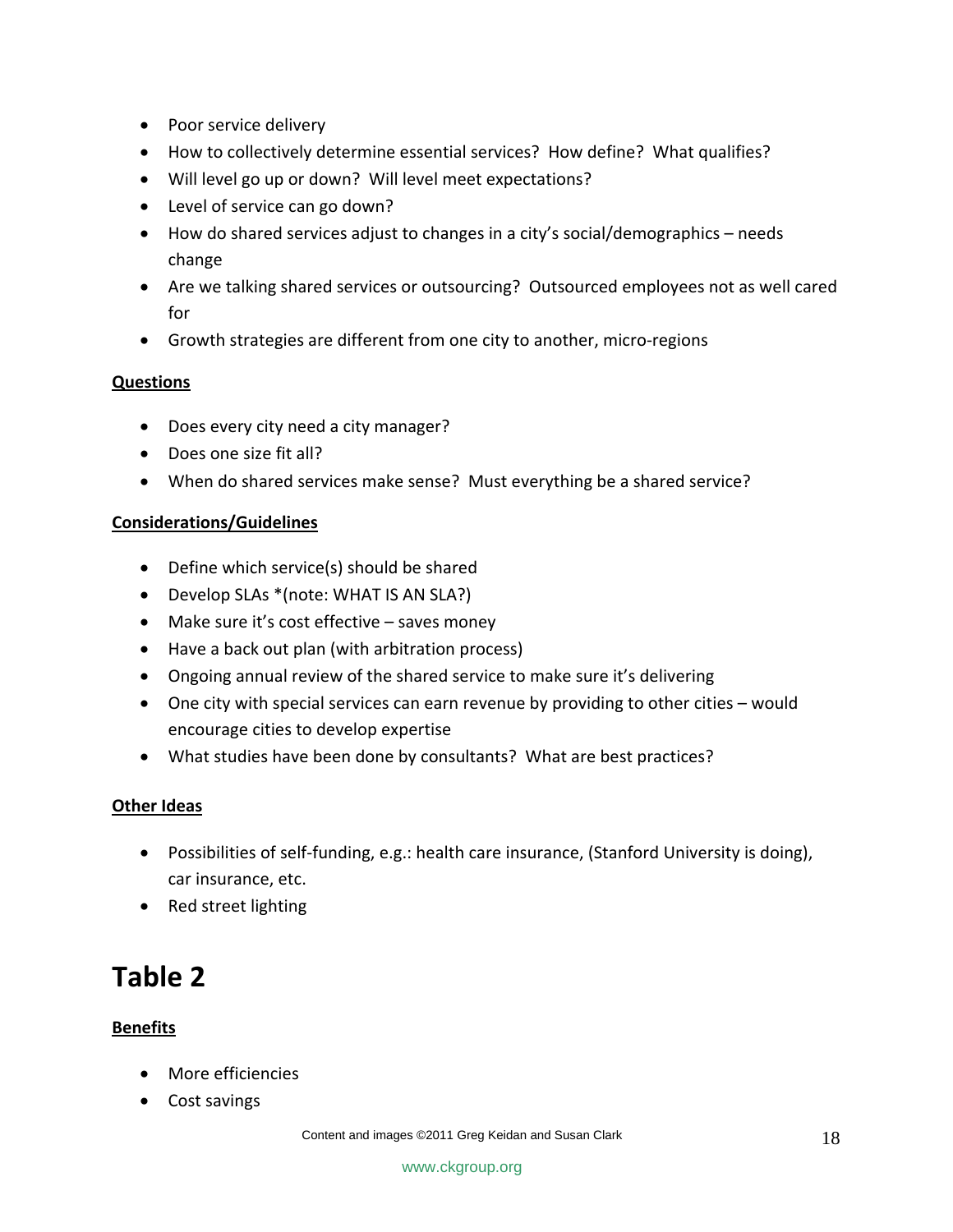- o Improved service
- o Lower taxes
- o The best level of service is not necessarily the city level

#### **Concerns**

- Reduced services
- Worse service
- Evaluation is it worth it? How to do it?
- Measurement of goals
- Who's in charge
- Loss of local control
	- o Difficultly in deciding which city gets what conflict resolution
	- o Deciding what services to consolidate to receive most benefit

#### **Questions**

- How do you decide which city gets what?
- Emergency FIRE, POLICE, MEDICAL response coordination. WHO's in charge?
- How do you distinguish between what is important and what is TRIVIAL
- Where is the money going to come from i.e.: Who funds/how financed?

#### **Considerations**

- Consolidate trivial things, not important things
- Identify secondary or unintended consequences, ie: rating of fire insurance/flood insurance levees before the sharing occurs
- Certain services (ie: transit/environmental/bay levees) may have a higher level of delivery and/or coordination than cities can provide

#### **Good Ideas**

- (Use more) Volunteers
- Collaborate more with non profits
- Plan capital projects so that services are actually delivered, ie: library

# **TABLE 3**

#### **Benefits**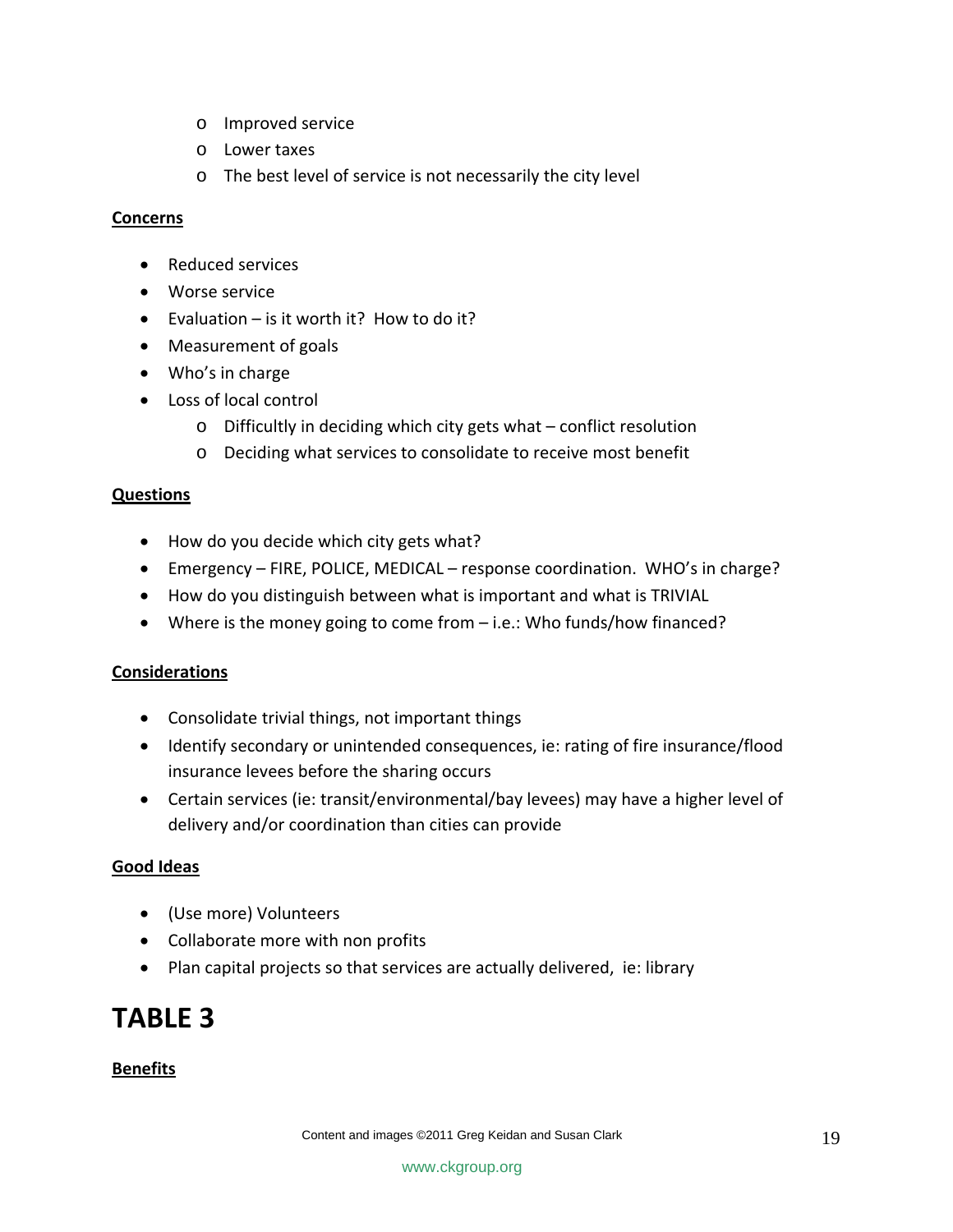- Utilize specialists
- Lower costs (operating)
- Greater efficiency
- Opportunity for innovative thinking and ideas
- 911 calls centralized
- Specialized areas
- Could combine IT departments
- Change to Recology  $>$  \$ saving purchasing power

#### **Concerns**

- Lack of control (when consolidating)
- Reduced services
- What if it doesn't work out?
- Culture clash
- Lack of control over costs, personnel benefits to whole spectrum
- Loss of good people and skill sets
- Competition
- No long term cost/ benefit analysis
- Losing control over negotiations
- Loss of identity
- Could be hidden costs, unfunded liabilities that cities might not know about
- Cost allocation formula
- Relationship problems between Belmont and San Carlos, as people changed it got worse
- Using a cookie cutter formula in cities with different values
- What if a city doesn't want to share?
- Its unknown if there are really benefits, need more recent examples from cities> need more case studies
- If fire services are shared, will it take longer for a response in an emergency?
- Services are part of what makes cities unique (parks and rec. example)
- People involved in decision‐making will change
- Loss of service level/ performance
- Can they handle the number of calls? What if there is a crisis at the same time in the two cities sharing a service?

#### **Questions**

- Would sharing services lead to greater efficiency?
- If my city merges a service with a smaller city, what does the smaller city have to offer?

#### **Guidelines**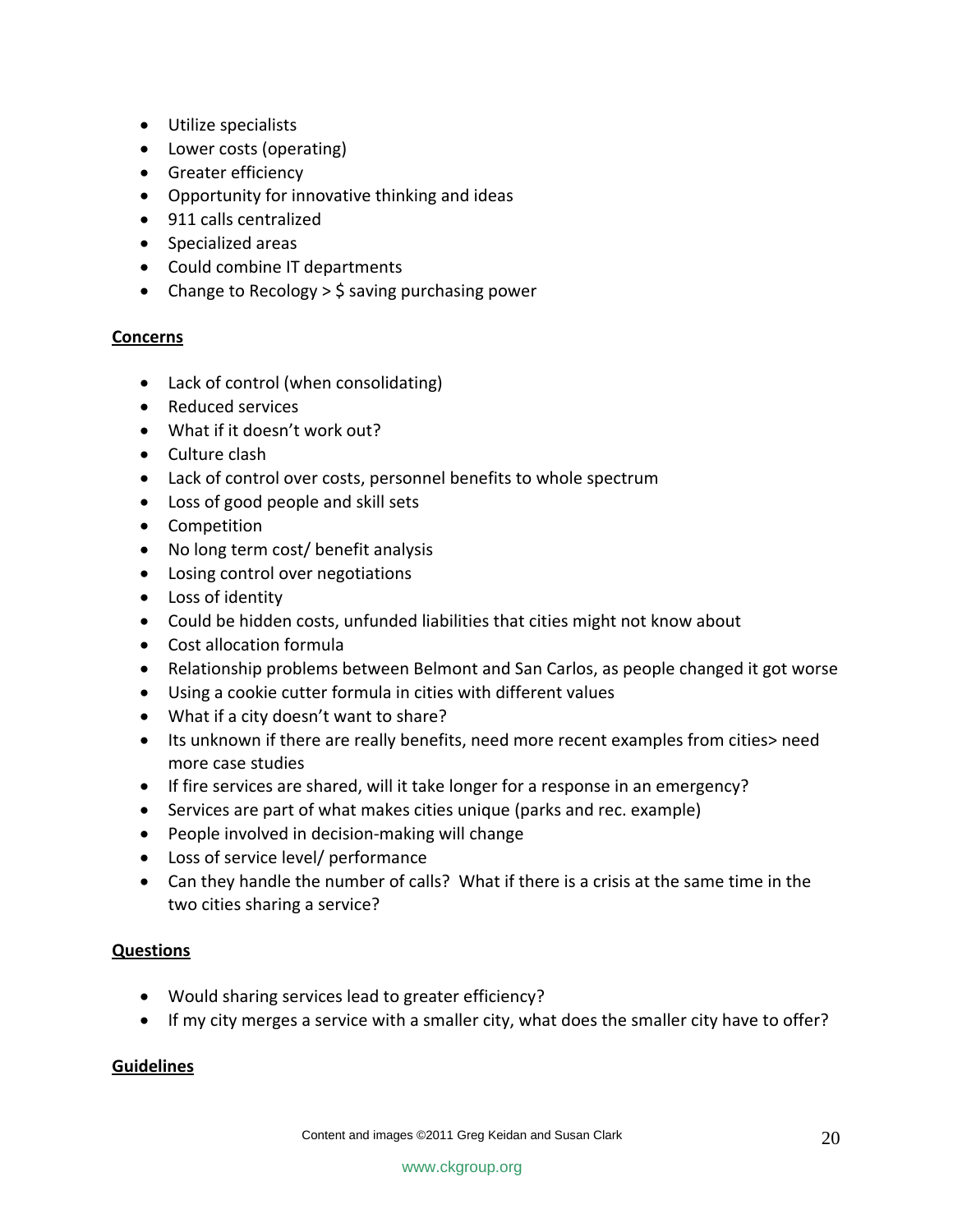- Consider human as well as financial impact
- Evaluate safety and performance 1 year after
- Need carrots and sticks
- Define how you share authority/ control
- Maintain current service levels and aim to improve them
- Need an exit strategy
- Don't jeopardize property values
- Each cities vision should not be jeopardized over or because of shared services
- Consider aesthetics
- Keep quality of parks and rec., provided participation is high

#### **Other Ideas**

- Identify other special services
- What can you consolidate behind the scenes?
- Rework retirement packages

# **TABLE 4**

#### **Benefits**

- New efficiencies and ideas
- Joint conversations
- Cost savings
- Flexibility on unknown economic conditions
- Learning experience to expand on concept
- Better Access to Expensive Services
- Better response to local catastrophes (response time, health, police, etc.)
- Necessity to have shared services
- Reduce personnel costs
- Procurement benefits
- Eliminates boundaries (way of thinking and physical)

#### **Concerns**

- Savings will be used up
- Better response to local catastrophes (response time, health, police, etc.)
- Less local control of service
- Lower performance
- Overtime prioritization of larger cities
- Loss of city culture; identity
- Increased unemployment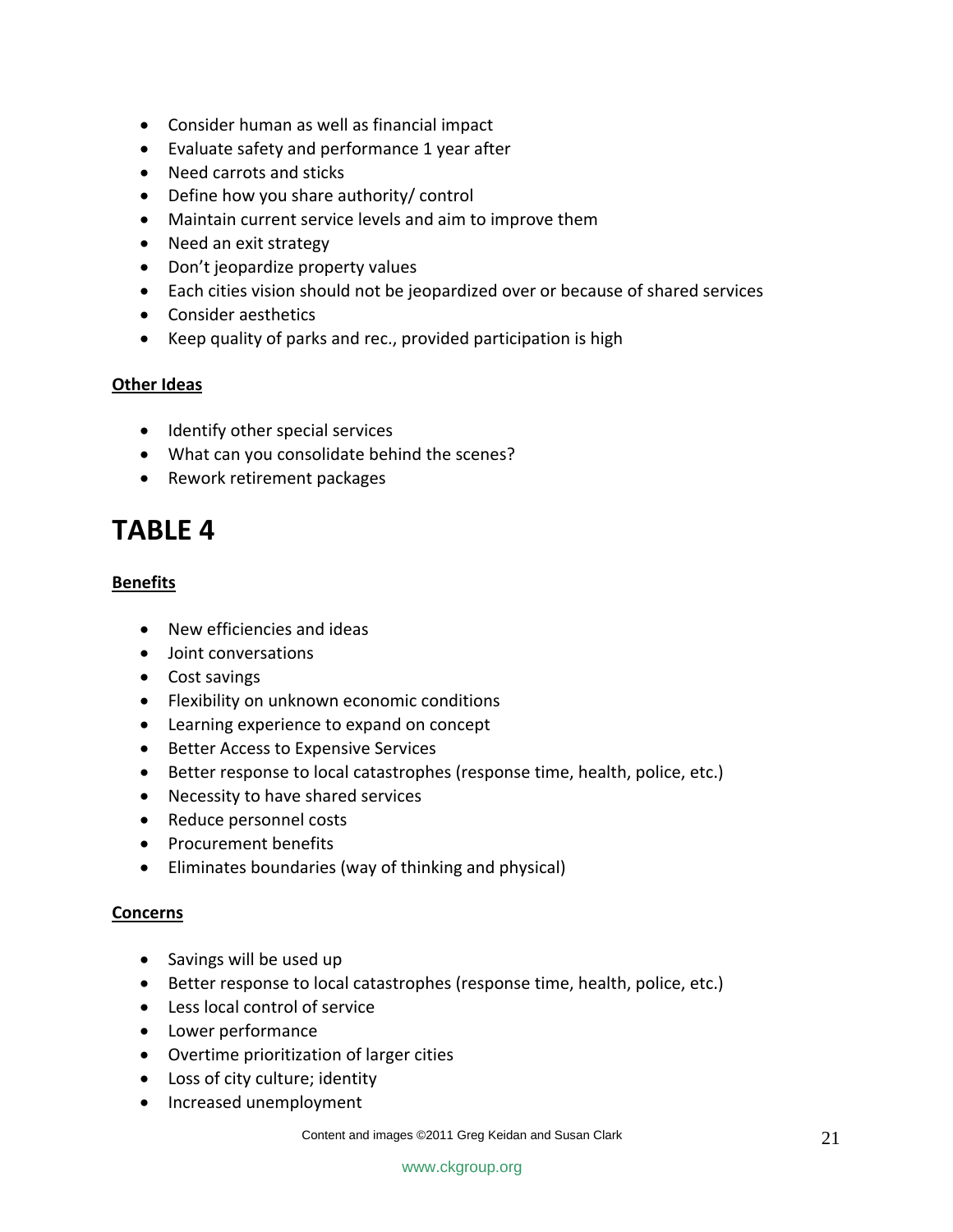• Financial liability of cities sharing service

#### **Question**

• How do we define "more efficient"

#### **Guidelines**

- Identify a service delivery plan
- Solid analysis
- What is the exit strategy
- Contingency planning
- Know what each city wants before sharing services
- Look beyond cost savings, e.g. how will service levels be affected
- How will financial status of residents affect relative services

#### **Other Ideas**

- Eliminate or modify Prop. 13
- Contract police, fire services
- General sharing of fire services, have map that shows every firehouse in county
- Share by county, not city to city
- Overlap with the county services, not just between cities
- Consider incorporating unincorporated areas

#### **Questions**

• How will it be implemented?

# **TABLE 5**

### **Benefits**

- Cost savings
- Improved services and opportunities
- Less management
- Improve services
- Reduce maintenance costs
- New ways to provide services
- More cross training

#### **Concerns**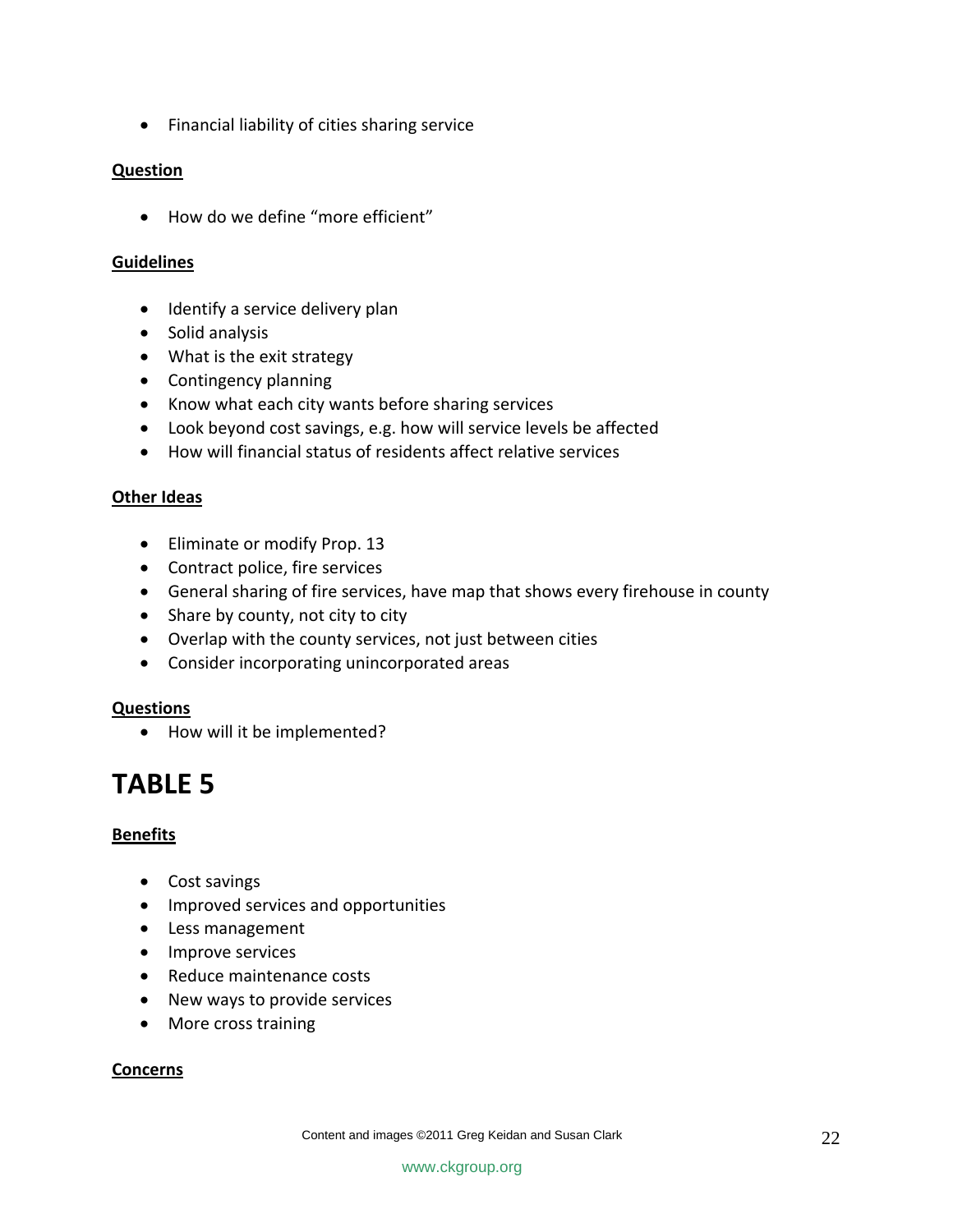- Lack of local knowledge & attachment
- Displacement of personnel, resulting in less efficiency
- "Little fish in big pond" phenomenon which de‐motivates staff
- Losing community outreach
- Less community pride
- Decreased quality of service, e.g. longer response times for fire, EMT, police
- Disruption to lives of city employees
- Poor morale and high turnover of staff
- More work, less pay for staff
- Need time to implement and communicate changes and to achieve maximum efficiency
- Need for retraining (added expense)
- Expense of moving locations

#### **Questions**

- Why not explore more revenue sources?
- How to communicate shared services (changes?) to the public?
- Will costs increase as a result of shared services and be passed on to citizens?

#### **Guidelines**

- Develop ways to measure the long term sustainability.
- Consider modeling on a larger entity that successfully shares services
- Maintain local control
- Maintain service quality standards (important)
- Out source open positions
- Importance of implementing well
- Maintaining community connections (important)
- Solicit input from staff (on‐going)

#### **Other Ideas**

• None recorded on flip charts

# **TABLE 6**

### **Benefits**

- Saving \$ (fire, police)
- Higher level of service
- Higher efficiency
- More cost effective than status quo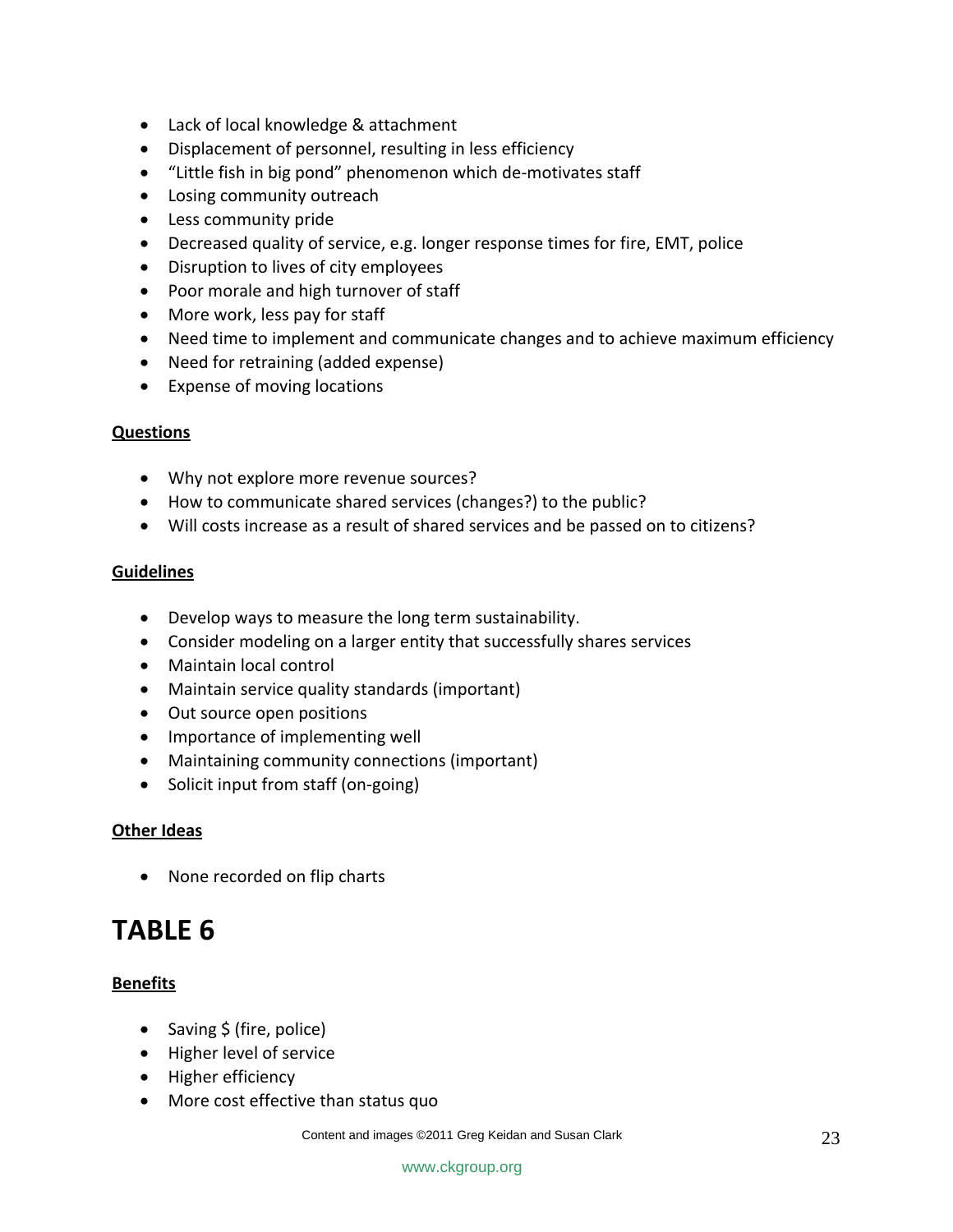- Greater sense of continuity across cities; "we're all interdependent"
- More utilization of high value & limited resources
- More negotiating power with cable, electric utilities
- Buy smarter and better (not just cost)‐ making better choices
- Larger pool of personnel (police)
- Police- more patrols/eyes/vehicles, better response/action, more resources and communications related to crime
- Sense of "mutual aid"

#### **Concerns**

- Unfair if one city benefits more
- Less personal service
- Unwanted services bundled vs. a menu of services to choose from
- Can we get out of this arrangement if it doesn't work?
- It could turn out to be less efficient
- Can cities agree on performance criteria
- Less familiarity with neighborhood routes could increase response times (fire, police)
- Increased departmental responsibilities could lead to more stress and less efficiency
- Layoffs
- The Sheriff's Dept are less familiar faces than city police
- Reduced civic/city pride and identity
- Citizens need to know

#### **Questions**

- What does shared library services mean?
- How can we get out of this arrangement if it doesn't work?
- How recast cost over time? \*not sure what this means
- Can small towns survive?
- What about edges of cities and "between geographic limits" \*(unincorporated areas?)
- Can we still have city specific services?
- Can we maintain ownership/ city logo?
- Would we respond to fire, police the same
- Accountability/ Identity

### **Guidelines**

- Consider a short contract to try things out
- Consider Identity‐ local/ countywide branding
- Educate the public on changes to reduce anxiety, address negatives, show results, pros and cons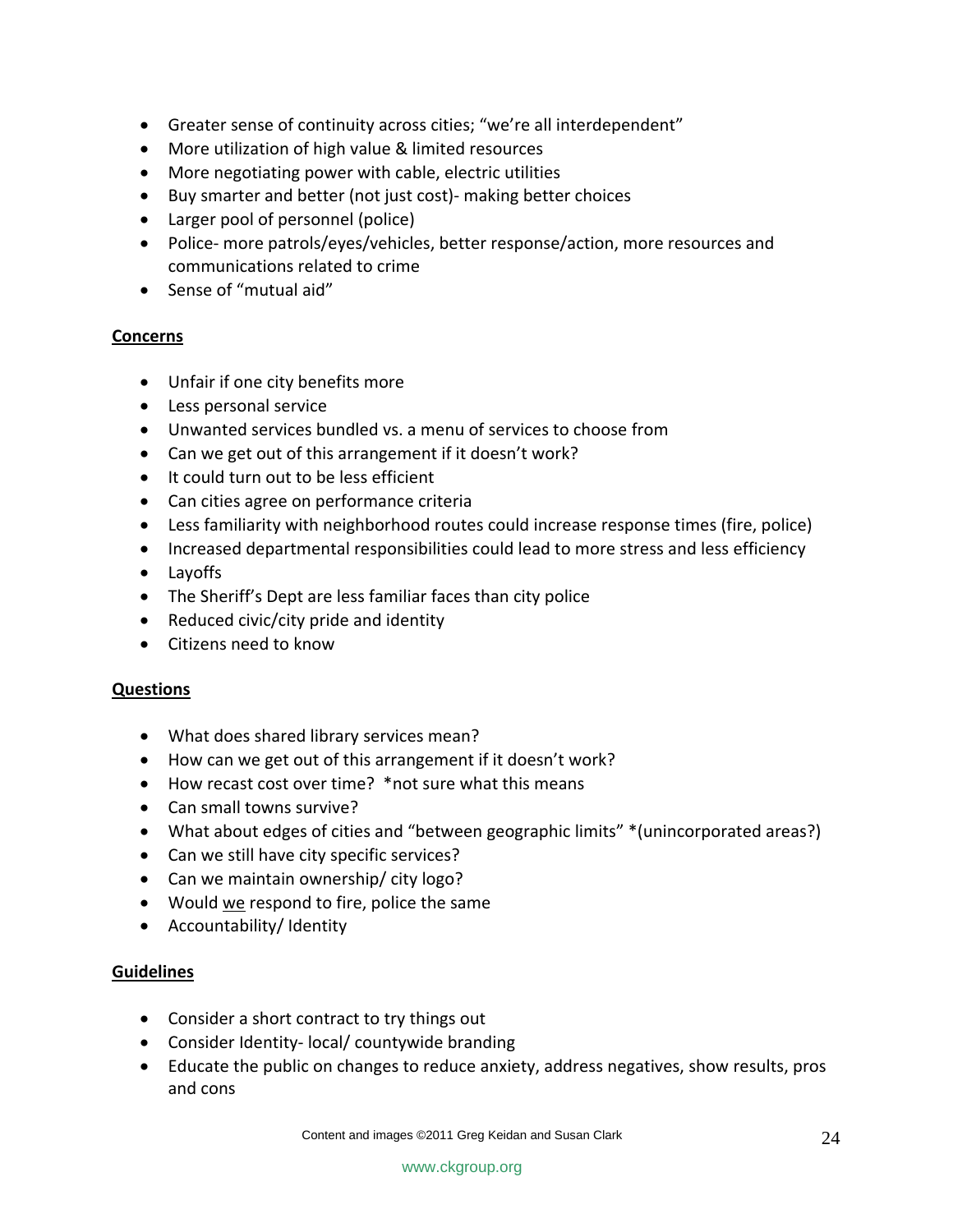- Address rationales and philosophy of services in each community involved.
	- o Serve and protect
	- o Enforce
	- o Fire protection vs. medical
- Train staff how to share across cities; have new training to ease transition
- Merge corporate cultures; develop a new mission statement (collaboratively)
- What about utility work/public works/waste services might be easier?

#### **Other Ideas**

- Other services
- Changing rules for cable services- more cities = more strength in negotiations, power, voice
- Ala carte approach not appreciated‐ user fees for residents
- Using volunteerism
- CERTs
- Analytical worth
- Community outreach

# **TABLE 7**

### **Benefits**

- Reduced costs
- Standardized service
- Higher efficiency
- Higher quality service
- Bargaining units can't play one against the other

### **Concerns**

- Level of responsiveness
- Clarity about boundaries
- (shared services) might not account for distinctions, e.g is equipment appropriate to terrain, hills vs. flatlands
- Cultural differences
- Are administrators trained to consider and negotiate?
- Standardized training
- Consistency of communication
- Equitable financing from socioeconomically different cities

#### **Questions**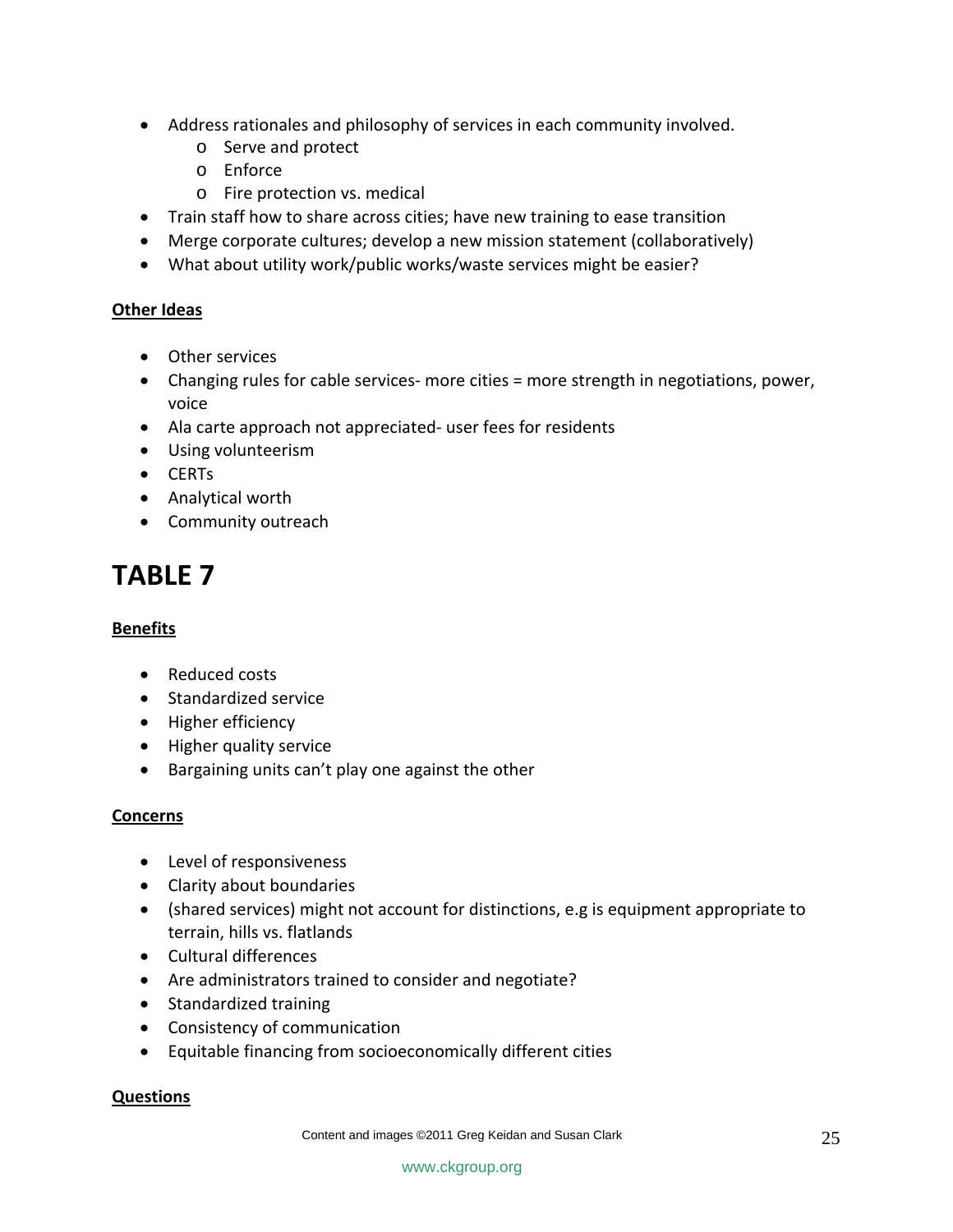- How is this different from TAC 1 Tac 2 etc? \*don't know what this refers to
- Who will analyze this data?
- How can we focus on the revenue side?

### **Guidelines**

- Train administrators in a standardized way, including about cultures of different cities involved
- Research best practices and do evaluation‐ establish criteria and create a matrix, figure our what worked before moving forward
- Do a cost/ benefit analysis, consider quality of customer services, responsiveness
- Keep the public informed: communication and education
- Keep in mind socioeconomic and cultural considerations
- Consider human factors
- Consider how this will evolve over time
- It is helpful to have a community policy. Consider how that will change
- Youth and police might have a relationship?

### **Other Ideas**

- Contracting at the county level
- Sharing equipment among cities
- Cities could pay proportionally for shared services
- Small business incubators… example of Comcast wiring buildings in San Mateo

# **TABLE 8**

### **Benefits**

- Cost savings
- F.C. (Foster City?) model. Benefits of training residents and citizen engagement (e.g. CERT)
- Restructuring might be an opportunity to address concerns about too many supervisors & entitlements in place (e.g. police) and to improve services (e.g. fire)
- Could be an opportunity to coordinate recycling services (school districts)
- Eliminating levels of management
- Less front line service providers

### **Concerns**

• Relationships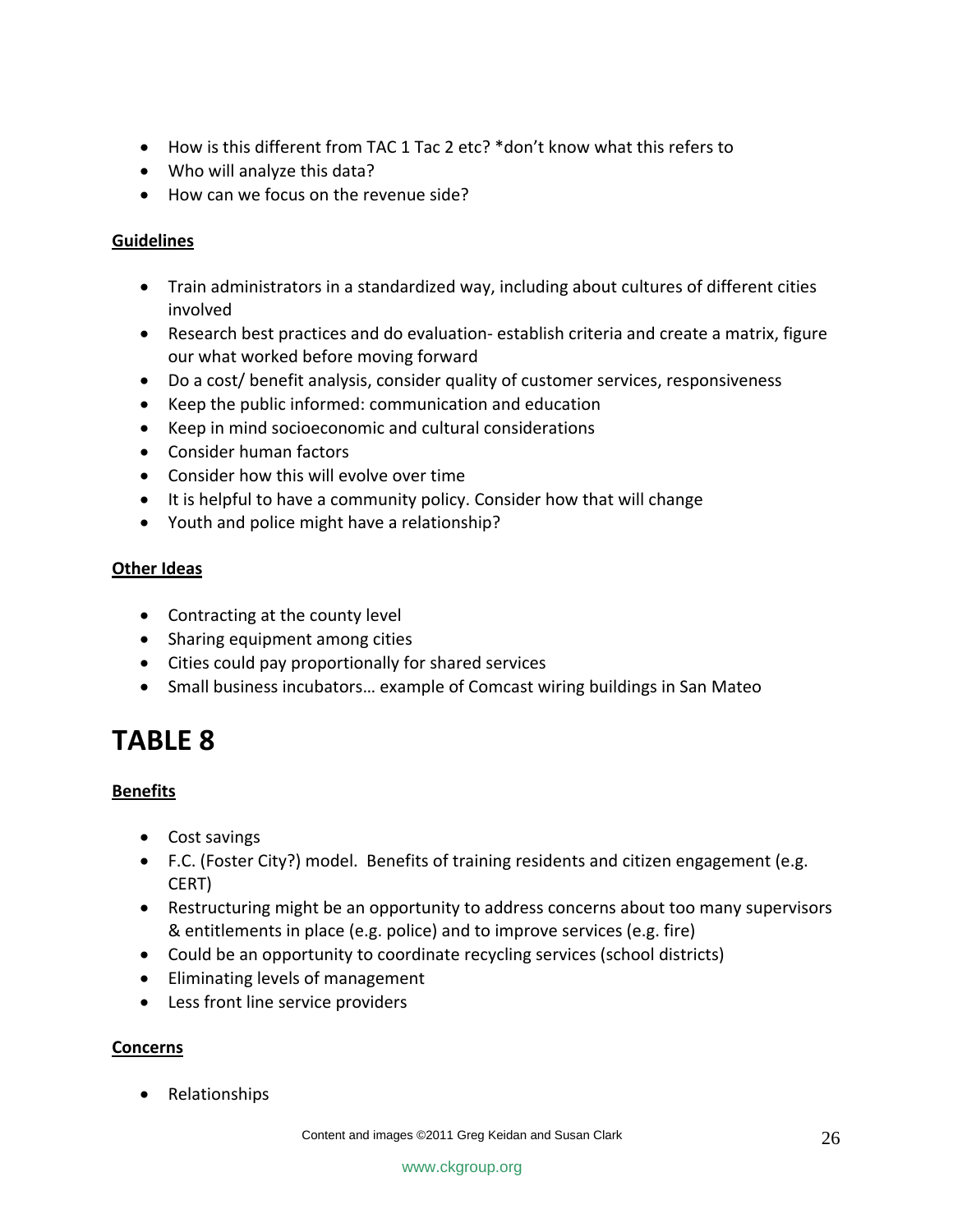- Look at benefits to residents, not politics
- Politicians' fear of losing power
- It might be a wrong assumption that consolidating saves \$
- Preparation for a large catastrophe
- F.C. (Foster City) example of too many supervisors (police) and entitlements in place

#### **Guidelines**

- Make sure it is the best way to respond to the perceived needs of the community
- City commits to put residents first- above employees; public benefit is job #1; cities are too prone to cut services to residents rather than entitlements
- Work on generating public will
- Address traffic problems on a regional basis

#### **Other Ideas**

• Could have one fire and one police department for the county

# **End of Session Group Report Out**

#### **Benefits**

- Table 1: Reliability, consistency, predictability
- Table 2: Cost savings, efficiencies
- Table 3: Cost efficiency. Using specialists
- Table 4: Ability to be flexible economic and natural disaster conditions
- Table 5: Cost savings opportunity for smaller cities to get more/better services
- Table 6: Cost savings better purchase/use of critical resources
- Table 7: Cost efficiency/ community relationships across shared services
- Table 8: Reduce cost and maintain service level

#### **Concerns**

- Table 1: Define essential services; equity and consistency of services across communities
- Table 2: What services to consolidate how to decide; and loss of local control
- Table 3: Don't lose values; what drew people to each community
- Table 4: Loss of local control and identity, unique programs
- Table 5: Loss of quality, standards, community attachment
- Table 6: Philosophies of service need to align across communities
- Table 7: How to split financing equitably

Content and images ©2011 Greg Keidan and Susan Clark